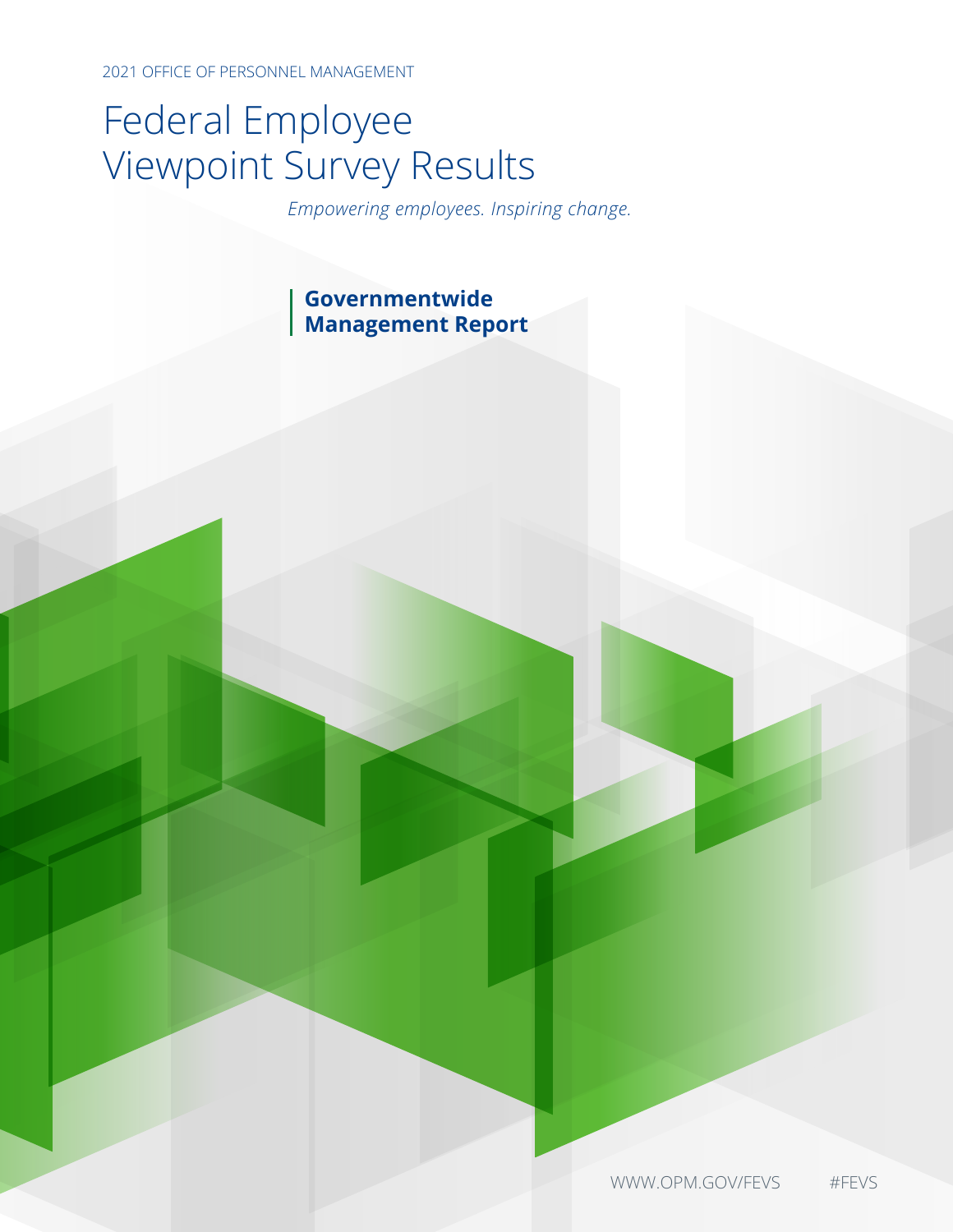# A Message from the Director

I am pleased to share OPM's 2021 Federal Employee Viewpoint Survey (OPM FEVS) results with you.

The pandemic has strained the public and private sectors alike, including federal employees. But the 2021 OPM FEVS survey results show that during a second year of unprecedented challenges, federal employees demonstrated remarkable resilience while continuing the critical work of the federal government on behalf of the American people.

The OPM FEVS survey demonstrates that federal workers maintained a positive view of their agency's performance over the past year. The results show strong agreement that agencies were able to meet the needs of their customers (88% agreement) and achieve Agency goals (85% agreement). Agency supervisors were a strong driver of this performance confidence and overall employee engagement, with 80% positive score on the Employee Engagement Index. Support from supervisors on health and safety and promoting a positive work environment were important factors during this period.

However, similar to trends in the private sector, the overall Employee Engagement Index moved to 71% from 72% in 2020 and the Global Satisfaction Index fell to 64% from 69% in 2020. Due to the pandemic, survey administration in 2021 differed from 2020 in some substantial ways, making year to year figures less comparable. For example, the 2021 OPM FEVS was in the field in November and December of 2021, rather than the more customary spring administration period and the total fielding time was reduced from six weeks to five to avoid holiday period conflicts.

As always, the value of this rich data is in how well Agencies and leaders put the insights into action. This year, the Biden-Harris Administration has made a major commitment to the federal workforce by making the first priority in the President's Management Agenda (PMA) 'strengthening and empowering the federal workforce.' As one of the priority leads for this important work, I am proud to help lead the federal government's efforts to honor and uplift America's workforce. The PMA includes specific goals and measures to improve employee engagement in the workforce, and both the 2021 OPM FEVS survey and forthcoming revamped 2022 survey will provide critical data to inform agencies' efforts to meet our important goals. The 2022 survey will return to the traditional late Spring timeframe and will feature new content to support Agencies' plans to drive improved engagement.

In closing, I want to thank respondents from across the federal workforce for being generous with their time and honest with their feedback in the 2021 OPM FEVS Survey. These insights are vital to the success of federal agencies and the missions they are charged with. And to every public servant helping to meet America's needs during these unprecedented times, thank you for your dedication and commitment to the cause.

Kraa A. Krieje

Kiran Ahuja **Director** U.S. Office of Personnel Management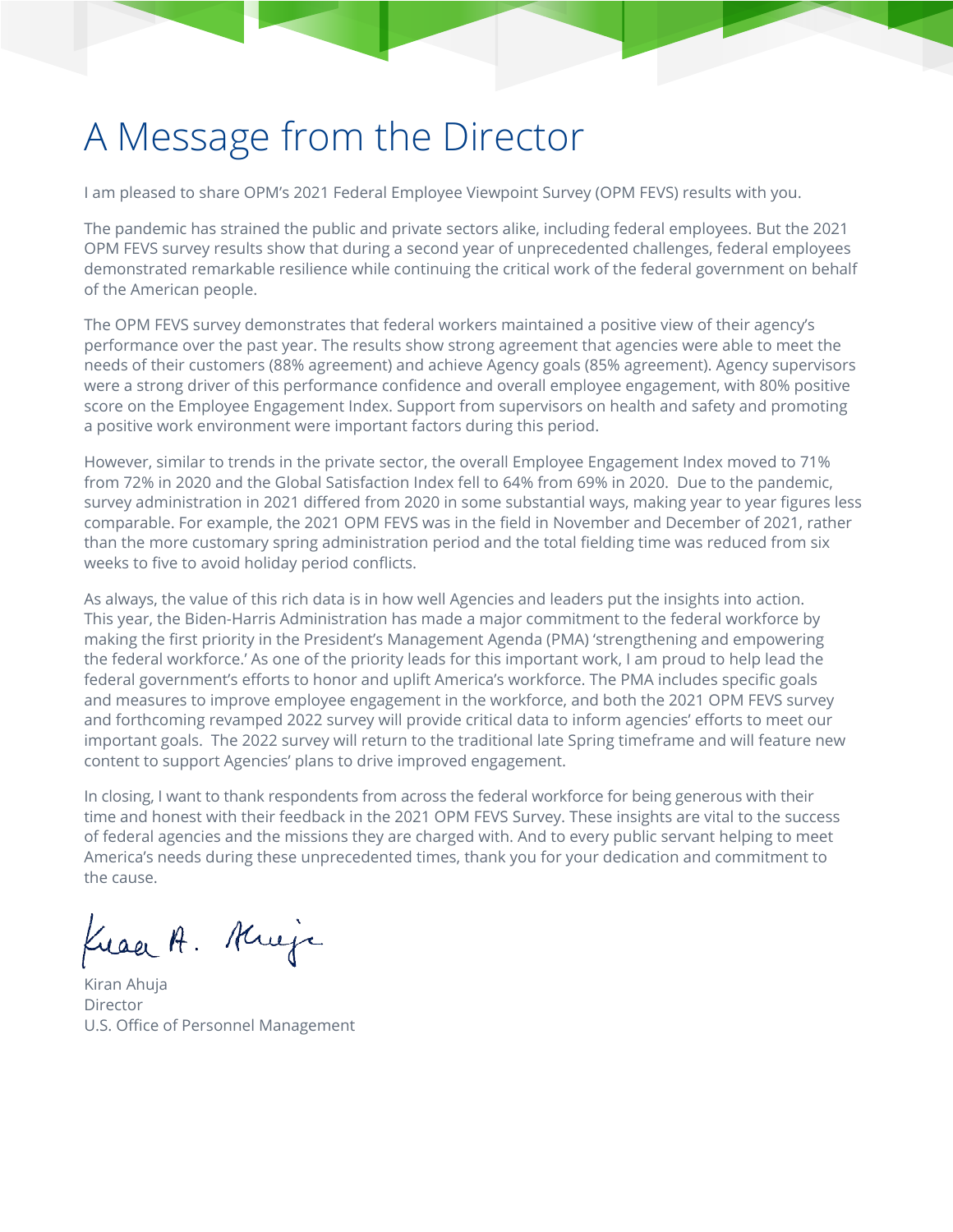# Table of Contents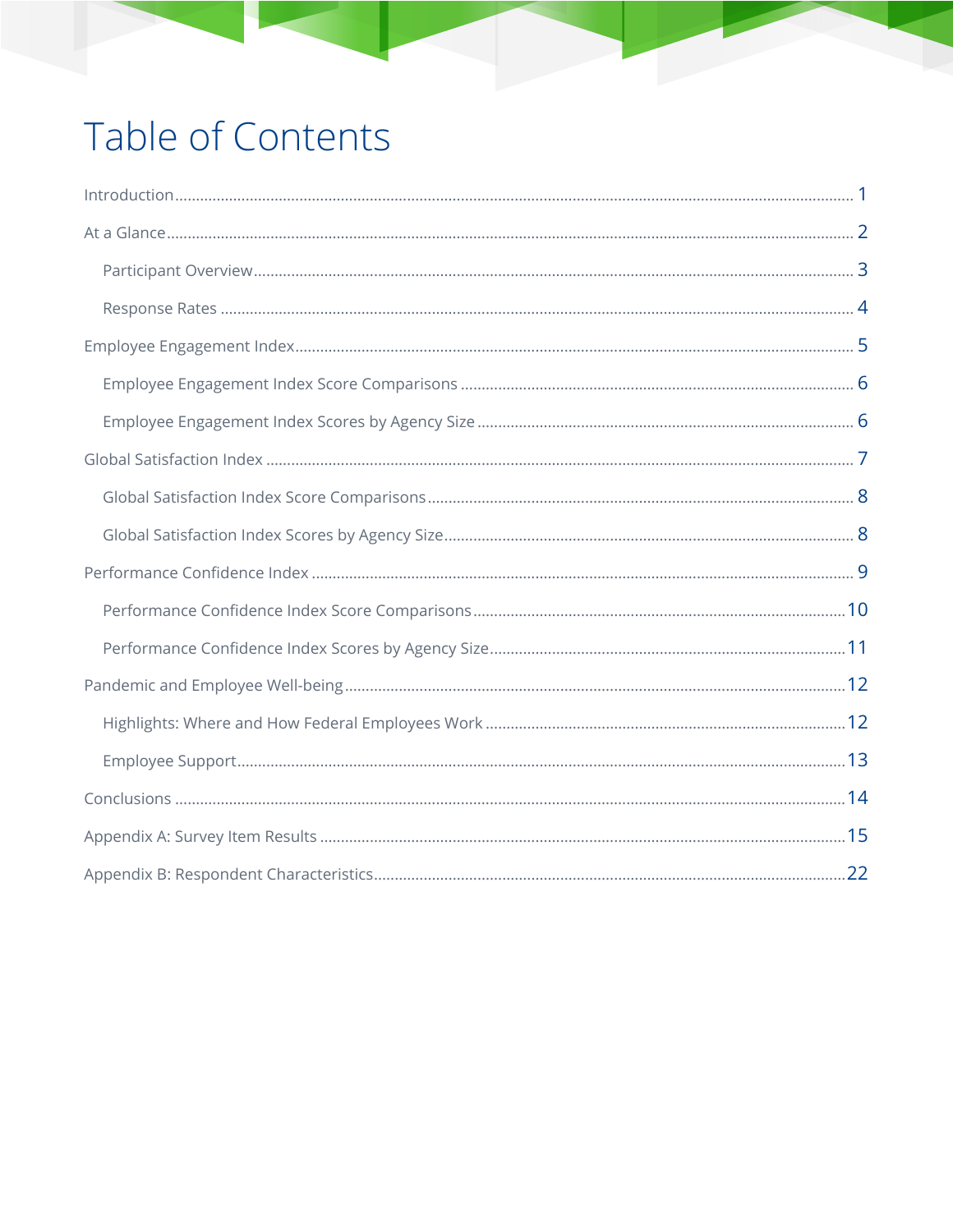# Introduction

The 2021 OPM Federal Employee Viewpoint Survey (OPM FEVS) provided a platform for Federal employees to share their opinions and perceptions regarding their work experiences. Employees' perceptions enable leadership to identify actionable improvements to realize greater workplace effectiveness and, at a governmentwide level, provide information regarding a variety of topics important to shaping future policies.

### **Survey Content**

The 2021 OPM FEVS retained the streamlined set of core questions included in the 2020 survey. Each participating agency satisfies statutory requirements through inclusion of the Annual Employee Survey Items in regulation. Core survey content also contained measures widely used for strategic workforce development, the Employee Engagement and Global Satisfaction indices. With the pandemic ongoing, some of the items used to address the COVID-19 pandemic on the 2020 OPM FEVS were retained in their entirety or modified for the 2021 OPM FEVS. Questions allow identification of ways in which employees achieve missions while responding to a pandemic.

### **2021 FEVS Administration and Reporting**

The 2021 survey differed from past survey administrations in a few substantial ways. These include the timing and duration of administration, the sampling method, the reporting levels available, and the inclusion of an optional pilot test of possible future survey content, for example, questions developed to align with the June 25, 2021 Executive Order on Diversity, Equity, Inclusion and Accessibility [\(https://www.whitehouse.](https://www.whitehouse.gov/briefing-room/presidential-actions/2021/06/25/executive-order-on-diversity-equity-inclusion-and-accessibility-in-the-federal-workforce/) gov/briefing-room/presidential-actions/2021/06/25/executive-order-on-diversity-equity-inclusion-and[accessibility-in-the-federal-workforce/](https://www.whitehouse.gov/briefing-room/presidential-actions/2021/06/25/executive-order-on-diversity-equity-inclusion-and-accessibility-in-the-federal-workforce/)).

The timing of the 2021 OPM FEVS mirrored the 2020 survey with the survey administered in the fall rather than the more customary spring administration. Similar to the pandemic delay of the 2020 survey (launched in September of 2020), the 2021 survey was further delayed to November. To avoid a conflict with traditional holiday vacation time and support opportunities to participate, the fielding period was reduced from six weeks to five weeks.

For the past several years OPM conducted a census of all eligible employees in participating agencies. The 2021 survey was considered a 'sample' although, in practice, survey invitations were restricted to a statistically valid sample of employees in only the ten very largest agencies. The majority of Federal agencies were a census, with all eligible employees receiving an invitation to participate. A new innovation, agency leadership were given an opportunity to "opt in" temporary employees not previously considered eligible to receive a survey.

In a departure from past years, due to implementation delays and short duration to complete the survey dissemination process, reporting has been streamlined. The number of reports has been reduced and results have been limited to overall agency and first level units. Public reporting is similar to 2020 reports and results by item and agency can be retrieved from the OPM FEVS website [\(https://www.opm.gov/fevs/reports/\)](https://www.opm.gov/fevs/reports/).

Going forward, the 2022 OPM FEVS features a focus on a return to both the spring survey cycle and to providing reports down to lower levels within each organization. Building on ongoing research, OPM anticipates incorporating new content.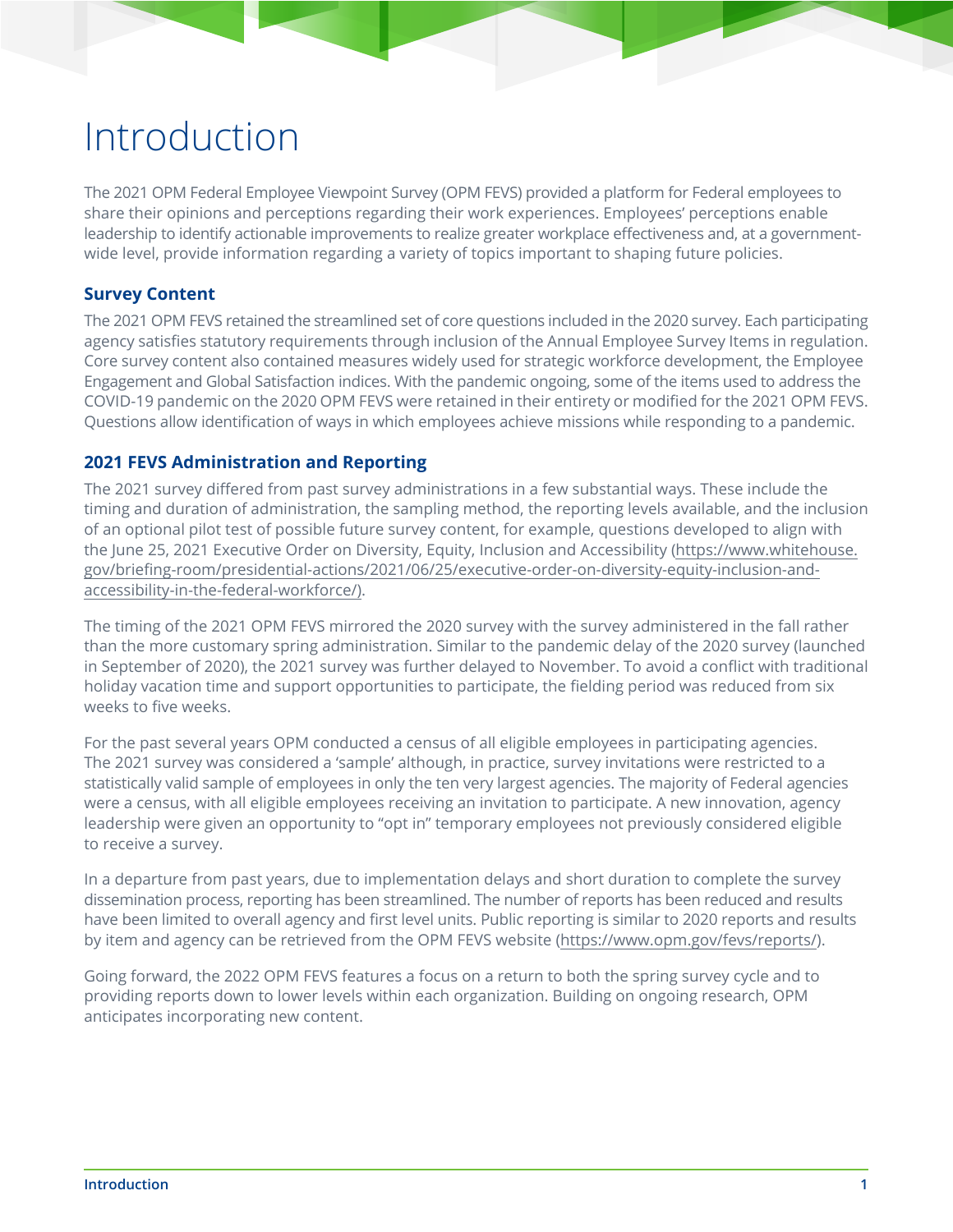# At a Glance

The 2021 OPM FEVS results show a resilient Federal workforce despite the challenges of the ongoing pandemic. Employees share positive feedback about their ability to meet the needs of customers and their agencies, and they feel supported in balancing work and life responsibilities.

High scores below point to favorable employee perspectives regarding agency practices and policies. Equally important, however, are items with low scores indicating aspects of Federal government agencies where employees may perceive the need for change. Government leaders and oversight bodies review low scores to make decisions and determine actions for improving workplace functions and conditions (e.g., items related to performance and communication).

### Items with the Highest and Lowest Levels of Agreement

#### **HIGHEST** Percentage Level of Agreement

| 88% | Employees in my work unit meet the needs<br>of our customers. (Q. 14)                  |
|-----|----------------------------------------------------------------------------------------|
| 86% | Employees in my work unit contribute positively<br>to my agency's performance. (Q. 15) |
| 86% | My supervisor treats me with respect. (Q. 29)                                          |
| 85% | I know how my work relates to the agency's<br>goals. (Q. 7)                            |
| 85% | Employees in my work unit achieve our<br>goals. (Q. 19)                                |
| 84% | Employees in my work unit produce<br>high-quality work. (Q. 16)                        |
| 84% | My supervisor supports my need to balance<br>work and other life issues. (Q. 25)       |
| 83% | The people I work with cooperate to get the<br>job done. $(Q. 9)$                      |
| 82% | My supervisor listens to what I have to say.<br>(Q. 28)                                |
| 81% | I know what is expected of me on the job.<br>(Q, 4)                                    |

#### **LOWEST** Percentage Level of Agreement

| 40% | I believe the results of this survey will be<br>used to make my agency a better place to<br>work. (Q. 24)                      |
|-----|--------------------------------------------------------------------------------------------------------------------------------|
| 42% | In my work unit, steps are taken to deal with<br>a poor performer who cannot or will not<br>improve. (Q. 10)                   |
| 49% | In my organization, senior leaders generate<br>high levels of motivation and commitment in<br>the workforce. (Q. 32)           |
| 50% | In my work unit, differences in performance<br>are recognized in a meaningful way. (Q. 12)                                     |
| 55% | How satisfied are you with the information<br>you receive from management on what's<br>going on in your organization? (Q. 40)  |
| 56% | How satisfied are you with your involvement<br>in decisions that affect your work? (Q. 39)                                     |
| 57% | How satisfied are you with the recognition<br>you receive for doing a good job? (Q. 41)                                        |
| 59% | Managers promote communication among<br>different work units (for example, about<br>projects, goals, needed resources). (Q.35) |
| 60% | My organization's senior leaders maintain high<br>standards of honesty and integrity. (Q. 33)                                  |
| 60% | I have a high level of respect for my<br>organization's senior leaders. (Q. 37)                                                |
| 60% | Senior leaders demonstrate support for<br>Work-Life programs. (Q. 38)                                                          |

Notes: Weighting is done to ensure survey estimates accurately represent the survey population. Results for items 1-57 are found in Appendix A.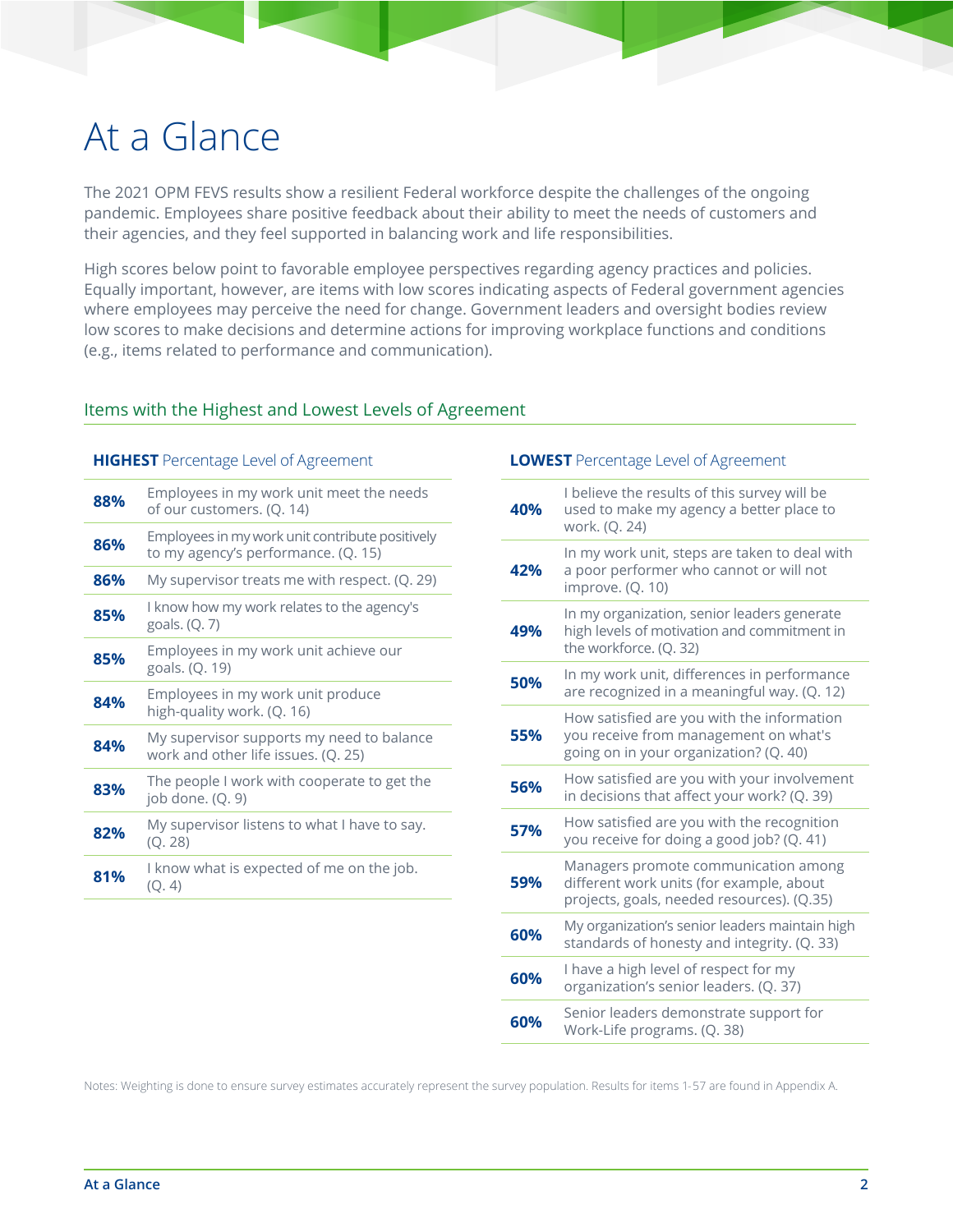## At a Glance (continued)

### **Participant Overview**

The first figure below shows a comparison between survey respondents and the total Federal workforce on selected demographic categories. The second figure presents a breakdown by generation, and a comparison of survey respondents to the total Federal workforce. Results for all demographic items can be found in Appendix B.

### Respondent Characteristics



### Generational Overview

| Survey<br>Respondents | <b>Generations</b>                               | Total<br>Workforce |
|-----------------------|--------------------------------------------------|--------------------|
| < 1%                  | <b>Traditionalists</b><br>(born 1945 or earlier) | $< 1\%$            |
| 28%                   | <b>Baby Boomers</b><br>(born 1946-1964)          | 24%                |
| 48%                   | <b>Generation X</b><br>(born 1965-1980)          | 43%                |
| 24%                   | <b>Generation Y</b><br>(born 1981-1996)          | 30%                |
| 1%                    | <b>Generation Z</b><br>(born 1997 or later)      | 2%                 |

Note: The sum of percentages may not add to 100 due to rounding.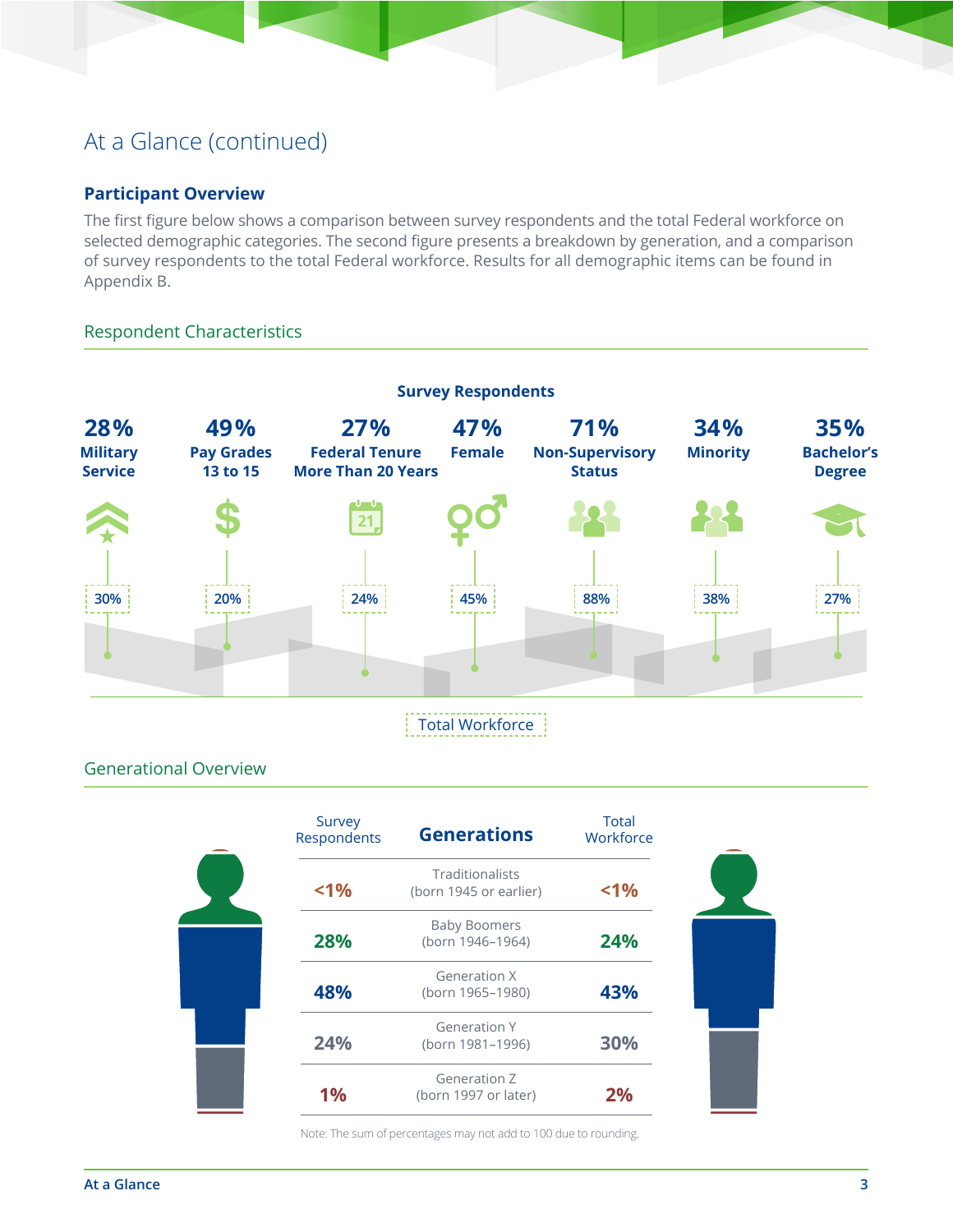## At a Glance (continued)

### **Response Rates**

The table below reports governmentwide response rates for 2021 along with the response rates from the past four administrations of the OPM FEVS, grouped by agency size categories.

### Response Rate Comparisons

| <b>Size</b>                              | 2017 | 2018            | 2019              | 2020 | 2021              |
|------------------------------------------|------|-----------------|-------------------|------|-------------------|
| Governmentwide                           | (46) | 41              | 43                | 44   | $\left(34\right)$ |
| Very Small Agencies (<100 employees)     | (74) | (65)            | 63                | 69   | $\boxed{62}$      |
| Small Agencies (100-999 employees)       | (71) | $\overline{67}$ | 68                | 70   | 65                |
| Medium Agencies (1,000-9,999 employees)  | (68) | (65)            | 64                | 67   | $\overline{57}$   |
| Large Agencies (10,000-74,999 employees) | (57) | (51)            | 52                | 55   | 44                |
| Very Large Agencies (>=75,000 employees) | (41) | $\overline{37}$ | $\left[39\right]$ | 41   | 29                |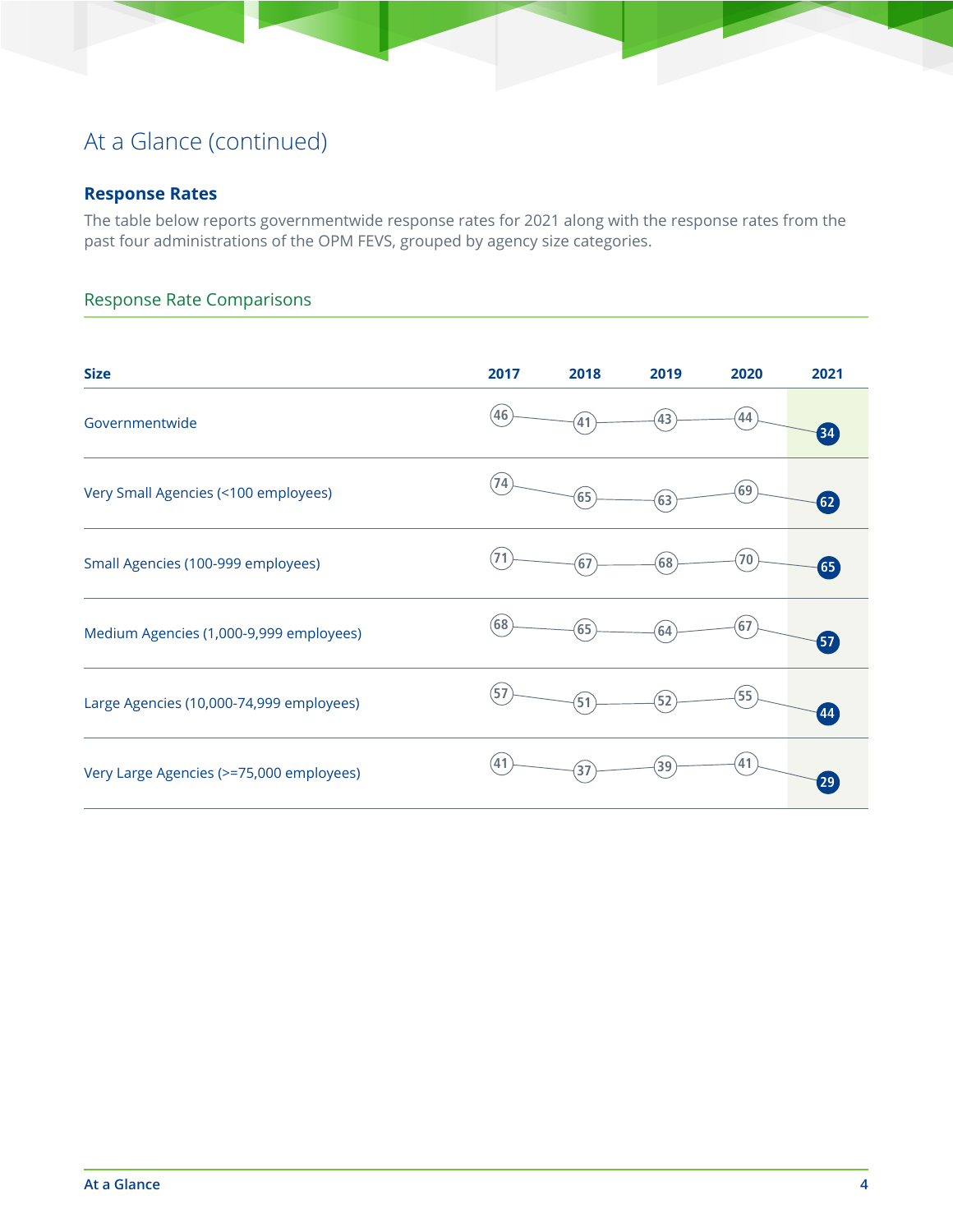# Employee Engagement Index

The OPM FEVS Employee Engagement Index (EEI) uses questions from the survey to measure conditions that can lead to the state of engagement.

While the OPM FEVS does not directly measure employee feelings of engagement, it does assess the critical conditions conducive for employee engagement (e.g., effective leadership, work which provides meaning to employees, the opportunity for employees to learn/ grow on the job). Assessments of the engagement potential of Federal workplaces indicates leverage points for developing and sustaining work conditions capable of supporting employee engagement, particularly important to performance.

The framework used for developing the EEI assumes that organizational conditions lead to feelings of engagement. These feelings, in turn, lead to engagement behaviors (e.g., discretionary effort, persistence), and then to optimum organizational performance.

The EEI is comprised of three subindices: Leaders Lead, Supervisors, and Intrinsic Work Experience. Each subindex is assessed through questions on the OPM FEVS as listed below. See Appendix A for the wording of each item number shown in parentheses.

#### **Leaders Lead**

Reflects the employees' perceptions of the integrity of leadership, as well as leadership behaviors such as communication and workforce motivation. (Q. 32, 33, 34, 36, and 37)

### **Supervisors**

Reflects the interpersonal relationship between worker and supervisor, including trust, respect, and support. (Q. 27, 28, 29, 30, and 31)

#### **Intrinsic Work Experience**

Reflects the employees' feelings of motivation and competency relating to their roles in the workplace. (Q. 2, 3, 4, 6, and 7)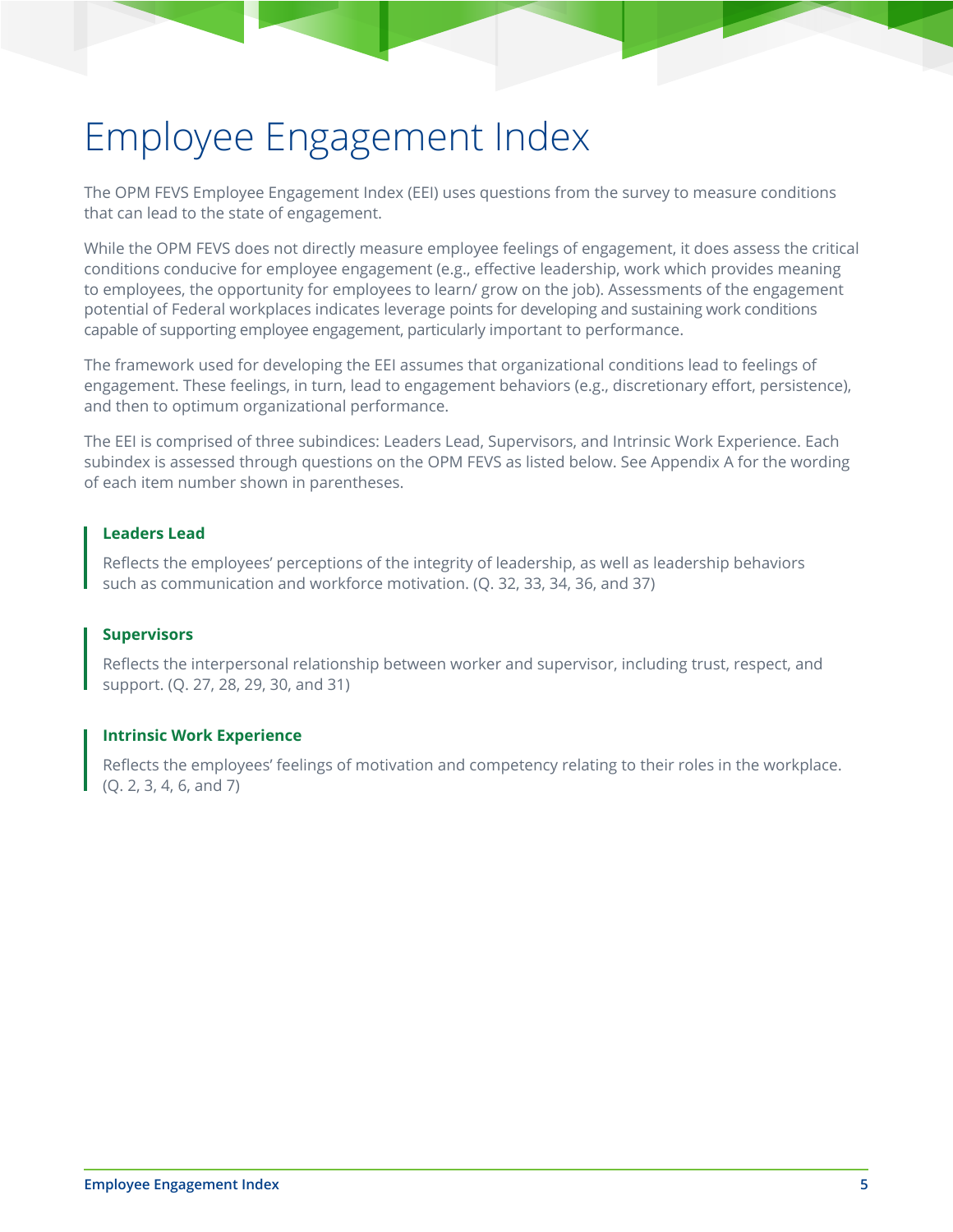# Employee Engagement Index (continued)

## Employee Engagement Index Score Comparisons

| <b>Index</b>                                                                          | 2017 | 2018 | 2019 | 2020 | 2021 |
|---------------------------------------------------------------------------------------|------|------|------|------|------|
| <b>Overall Engagement</b><br>(An average of the responses for the 3 subindices below) | (67) | (68) | (68) | 72   | (71) |
| <b>Leaders Lead</b>                                                                   | (55) | (56) | 57   | 62)  | 60   |
| Supervisors                                                                           | (74) | (75) | 76)  | 80   | (80) |
| <b>Intrinsic Work Experience</b>                                                      | 71   | (72) | 72   | 76   | 73   |

## Employee Engagement Index Scores by Agency Size

|                                  |        |                              | 朋                             |                                  |                              |                                   |
|----------------------------------|--------|------------------------------|-------------------------------|----------------------------------|------------------------------|-----------------------------------|
| <b>Index</b>                     | G'wide | <b>Very Small</b><br>(< 100) | <b>Small</b><br>$(100 - 999)$ | <b>Medium</b><br>$(1,000-9,999)$ | Large<br>$(10,000 - 74,999)$ | <b>Very Large</b><br>$(>=75,000)$ |
| <b>Employee Engagement</b>       | 71     | 81                           | 76                            | 77                               | 73                           | 70                                |
| <b>Leaders Lead</b>              | 60     | 73                           | 66                            | 67                               | 62                           | 59                                |
| Supervisors                      | 80     | 88                           | 84                            | 85                               | 82                           | 79                                |
| <b>Intrinsic Work Experience</b> | 73     | 82                           | 78                            | 78                               | 75                           | 73                                |

Note: Agency size is based on the eligible employee population as of April 2021.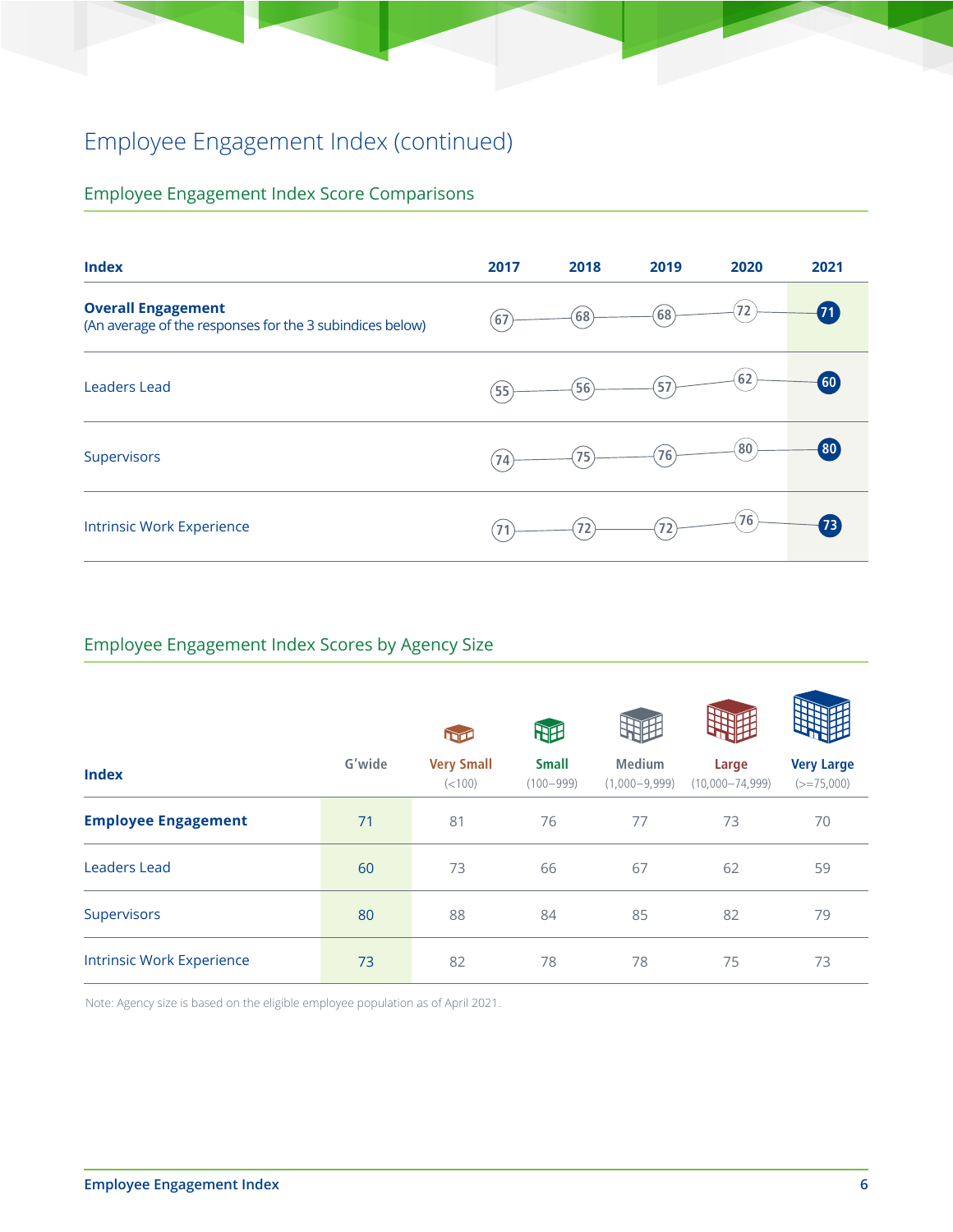# Global Satisfaction Index

The Global Satisfaction Index measures employee satisfaction on four aspects related to their work: the job, pay, organization, and whether they would recommend their organization as a good place to work.

Understanding employee satisfaction along these four dimensions gives agencies a sense of how employees are feeling and is important for agencies in the long run – satisfied employees are more likely to stay in their jobs, reducing turnover.

The Global Satisfaction Index is an average of the scores of the four items below:

### Job Satisfaction

Considering everything, how satisfied are you with your job? (Q. 42)

### Pay Satisfaction

Considering everything, how satisfied are you with your pay? (Q. 43)

#### Organizational Satisfaction

Considering everything, how satisfied are you with your organization? (Q. 44)

#### Recommend Organization

I recommend my organization as a good place to work. (Q. 23)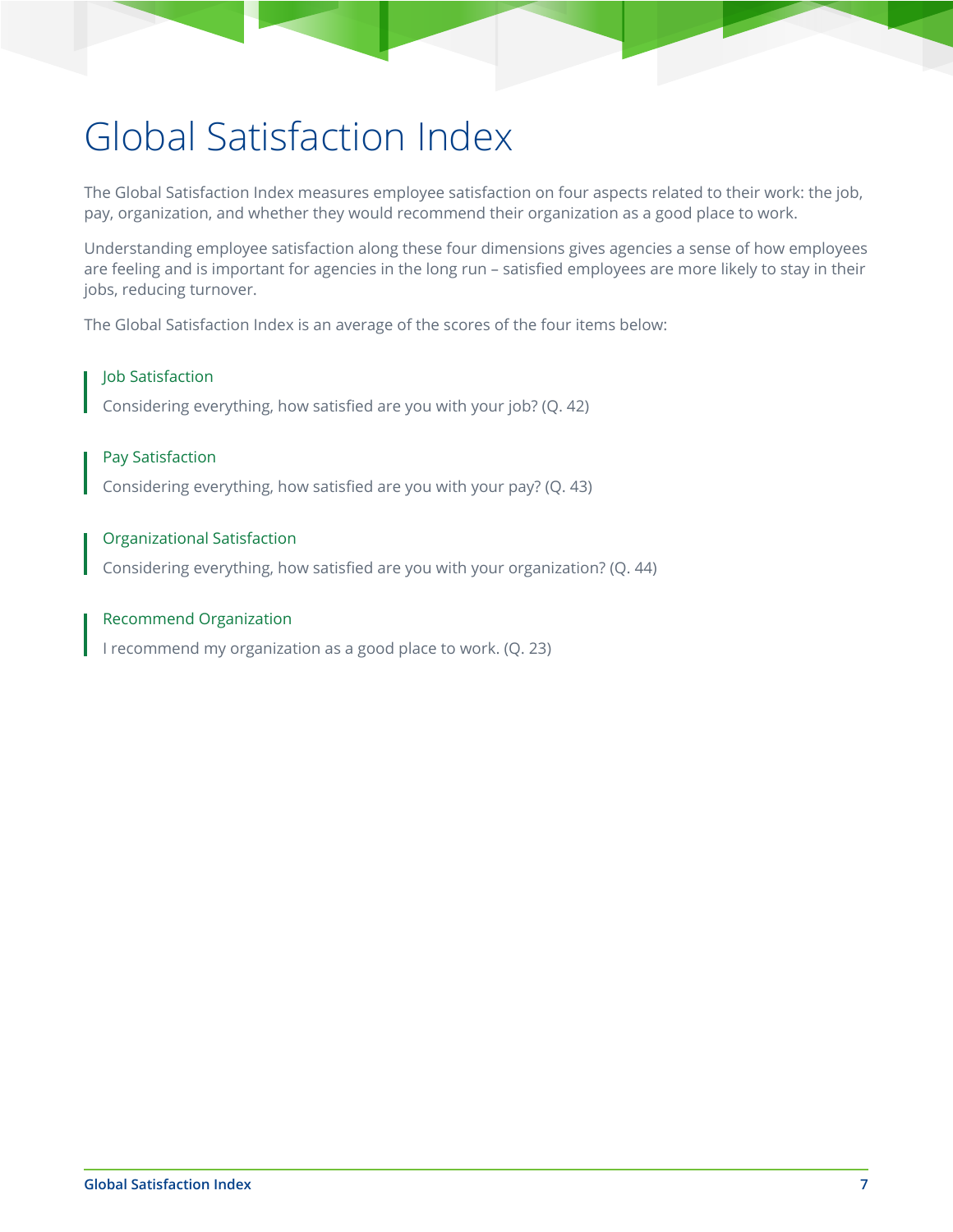## Global Satisfaction Index (continued)

## Global Satisfaction Index Score Comparisons

| <b>Index</b>                                                                       | 2017              | 2018                | 2019 | 2020 | 2021               |
|------------------------------------------------------------------------------------|-------------------|---------------------|------|------|--------------------|
| <b>Overall Satisfaction</b><br>(An average of the responses for the 4 items below) | (64)              | 64)                 | (65) | 69   | $\left( 64\right)$ |
| <b>Job Satisfaction</b>                                                            | (68)              | (68)                | (69) | 72   | $\boxed{67}$       |
| <b>Pay Satisfaction</b>                                                            | 61                | (63)                | 63   | 67   | $\boxed{61}$       |
| <b>Organization Satisfaction</b>                                                   | $\left[60\right]$ | $\left( 60 \right)$ | 61   | (66) | $\boxed{61}$       |
| <b>Recommend Organization</b>                                                      | (66)              | (66)                | 67   | 71   | 67                 |

### Global Satisfaction Index Scores by Agency Size

|                                  |        |                              | 吜                             |                                  |                              |                                   |
|----------------------------------|--------|------------------------------|-------------------------------|----------------------------------|------------------------------|-----------------------------------|
| <b>Index</b>                     | G'wide | <b>Very Small</b><br>(< 100) | <b>Small</b><br>$(100 - 999)$ | <b>Medium</b><br>$(1,000-9,999)$ | Large<br>$(10,000 - 74,999)$ | <b>Very Large</b><br>$(>=75,000)$ |
| <b>Global Satisfaction</b>       | 64     | 77                           | 70                            | 71                               | 67                           | 63                                |
| Job Satisfaction                 | 67     | 80                           | 73                            | 74                               | 69                           | 66                                |
| <b>Pay Satisfaction</b>          | 61     | 71                           | 65                            | 68                               | 64                           | 60                                |
| <b>Organization Satisfaction</b> | 61     | 78                           | 69                            | 70                               | 64                           | 60                                |
| <b>Recommend Organization</b>    | 67     | 79                           | 73                            | 72                               | 70                           | 66                                |

Note: Agency size is based on the eligible employee population as of April 2021.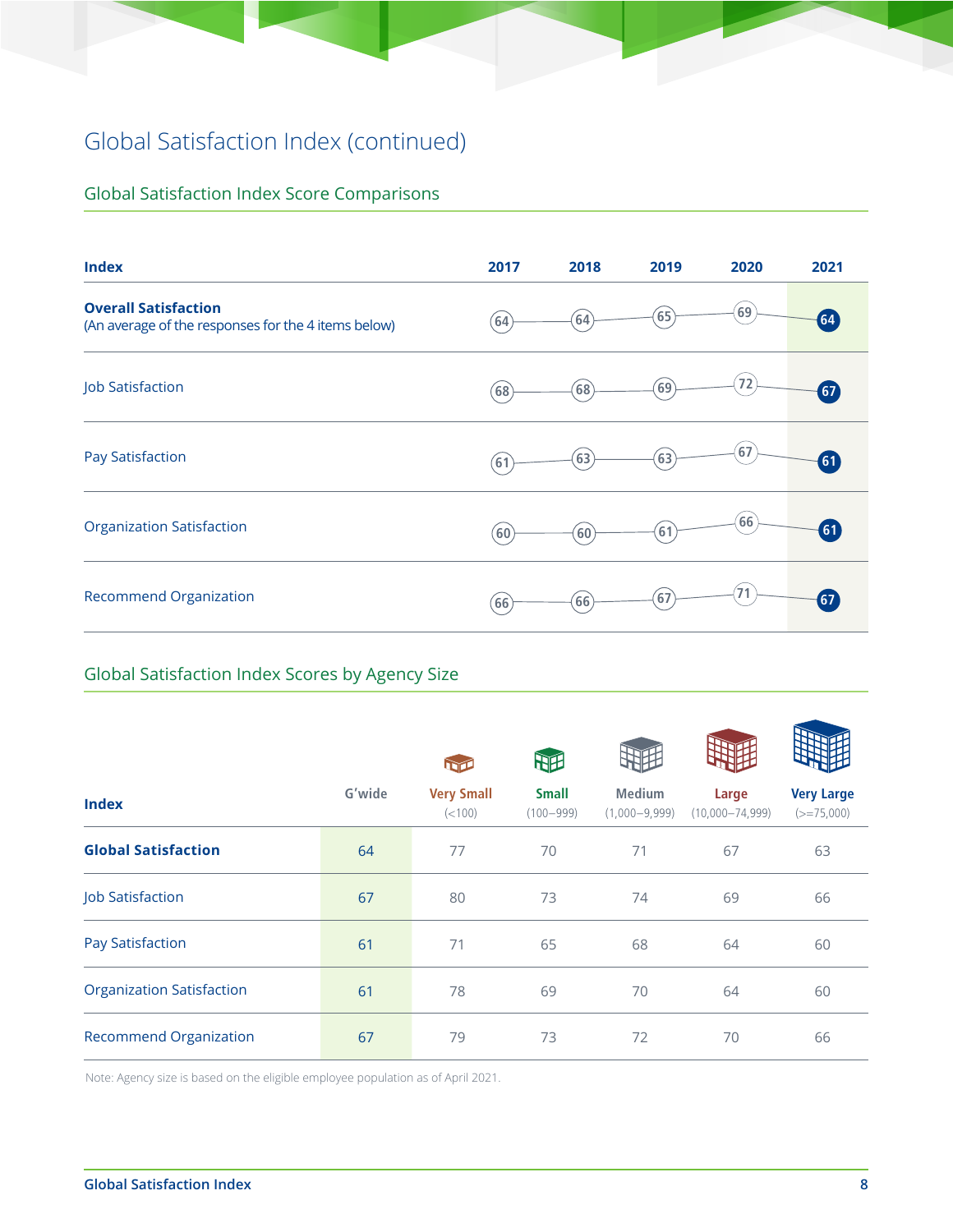# Performance Confidence Index

Performance Confidence is defined as "The extent to which employees believe their organization has an outstanding competitive future, based on innovative, high-quality products and services that are highly regarded by the marketplace<sup>1</sup>." The Performance Confidence Index on the OPM FEVS is a combination of five items assessing employees' perception of their work unit's ability to achieve its goals and produce work at a high level and, ultimately, provides insights into agency performance. This index was new for the 2020 OPM FEVS and retained in 2021.

The Performance Confidence Index is an average of the responses for the five items below:

#### Met Needs of Customers

Employees in my work unit meet the needs of our customers. (Q. 14)

#### Contributed Positively to Agency Performance

Employees in my work unit contribute positively to my agency's performance. (Q. 15)

#### Produced High Quality Work

Employees in my work unit produce high-quality work. (Q. 16)

#### Adapted to Changing Priorities

Employees in my work unit adapt to changing priorities. (Q. 17)

#### Achieved Goals

Employees in my work unit achieve our goals. (Q. 19)

 $^{\text{1}}$  Wiley, J. W., & Lake, F. (2014). Inspire, Respect, Reward: Re-framing leadership assessment and development. Strategic HR Review, 13(6), 221–226.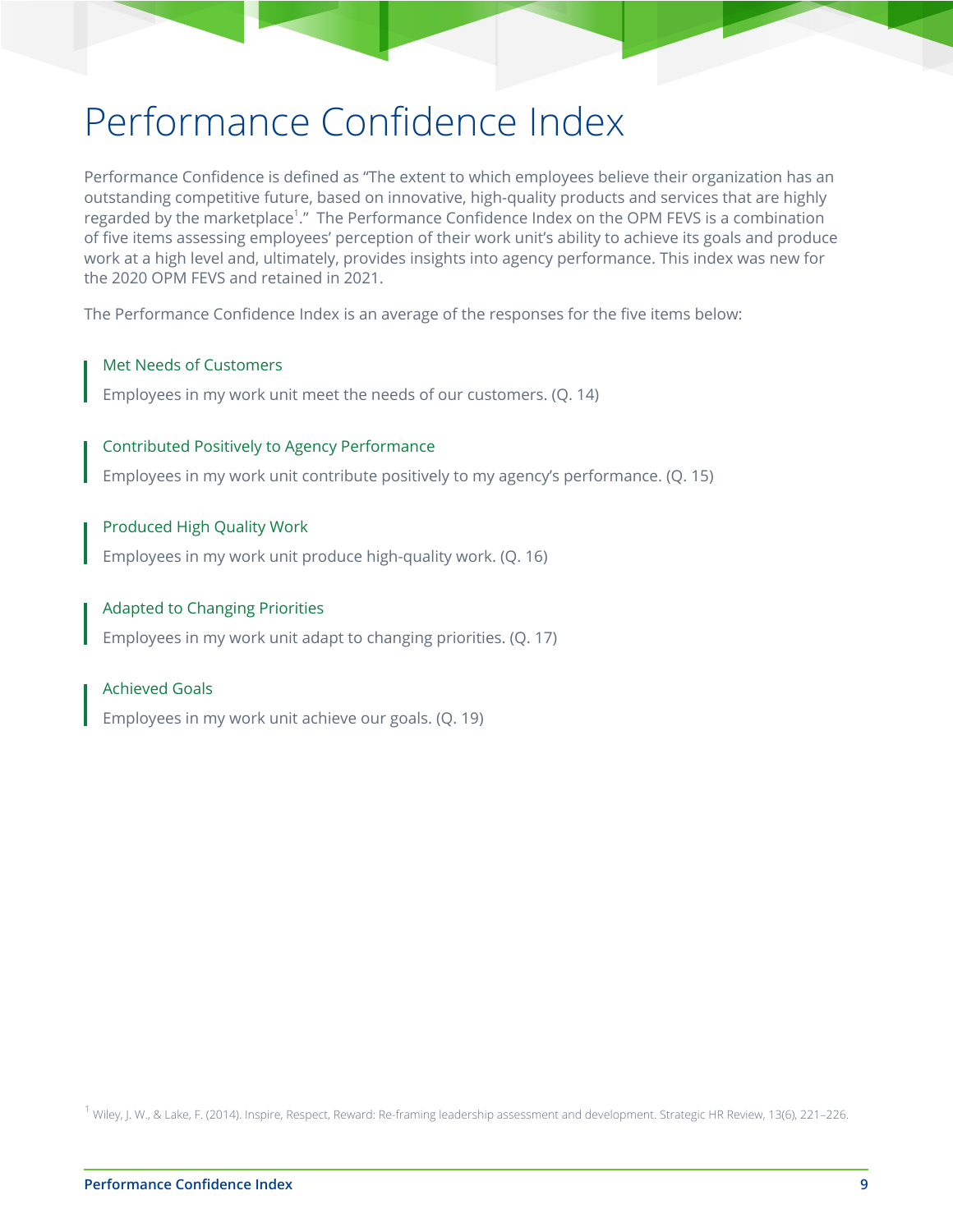## Performance Confidence Index (continued)

## Performance Confidence Index Score Comparisons

| <b>Index</b>                                                                         | 2017      | 2018      | 2019      | 2020        | 2021            |
|--------------------------------------------------------------------------------------|-----------|-----------|-----------|-------------|-----------------|
| <b>Performance Confidence</b><br>(An average of the responses for the 5 items below) | <b>NA</b> | <b>NA</b> | <b>NA</b> | 87          | 85 <sup>°</sup> |
| <b>Met Needs of Customers</b>                                                        | <b>NA</b> | <b>NA</b> | <b>NA</b> | (86)        | (88)            |
| Contributed Positively to Agency Performance                                         | <b>NA</b> | <b>NA</b> | <b>NA</b> | (88)        | 86 <sup>°</sup> |
| <b>Produced High Quality Work</b>                                                    | <b>NA</b> | <b>NA</b> | <b>NA</b> | (87)        | 84              |
| <b>Adapted to Changing Priorities</b>                                                | <b>NA</b> | <b>NA</b> | <b>NA</b> | $\sqrt{87}$ | (80)            |
| <b>Achieved Goals</b>                                                                | <b>NA</b> | <b>NA</b> | <b>NA</b> | 85          | 85              |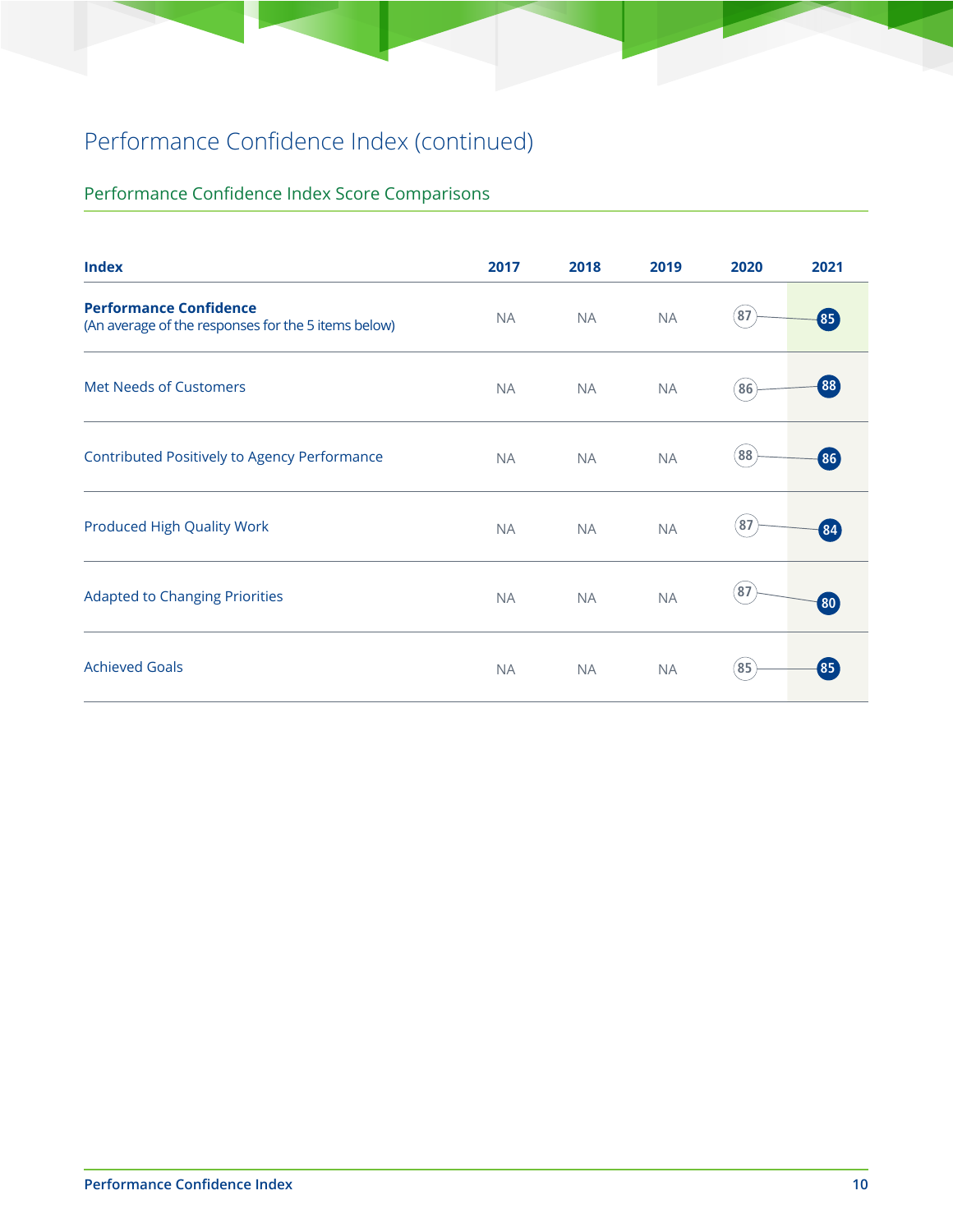## Performance Confidence Index (continued)

## Performance Confidence Index Scores by Agency Size

|                                                               |        |                              | 朋                             |                                  |                              |                                   |
|---------------------------------------------------------------|--------|------------------------------|-------------------------------|----------------------------------|------------------------------|-----------------------------------|
| <b>Index</b>                                                  | G'wide | <b>Very Small</b><br>(< 100) | <b>Small</b><br>$(100 - 999)$ | <b>Medium</b><br>$(1,000-9,999)$ | Large<br>$(10,000 - 74,999)$ | <b>Very Large</b><br>$(>=75,000)$ |
| <b>Performance Confidence</b>                                 | 85     | 94                           | 91                            | 90                               | 86                           | 84                                |
| <b>Met Needs of Customers</b>                                 | 88     | 96                           | 92                            | 91                               | 89                           | 88                                |
| <b>Contributed Positively to</b><br><b>Agency Performance</b> | 86     | 95                           | 93                            | 92                               | 88                           | 86                                |
| <b>Produced High Quality Work</b>                             | 84     | 93                           | 91                            | 90                               | 85                           | 83                                |
| <b>Adapted to Changing Priorities</b>                         | 80     | 90                           | 87                            | 87                               | 82                           | 79                                |
| <b>Achieved Goals</b>                                         | 85     | 95                           | 91                            | 91                               | 86                           | 85                                |

Note: Agency size is based on the eligible employee population as of April 2021.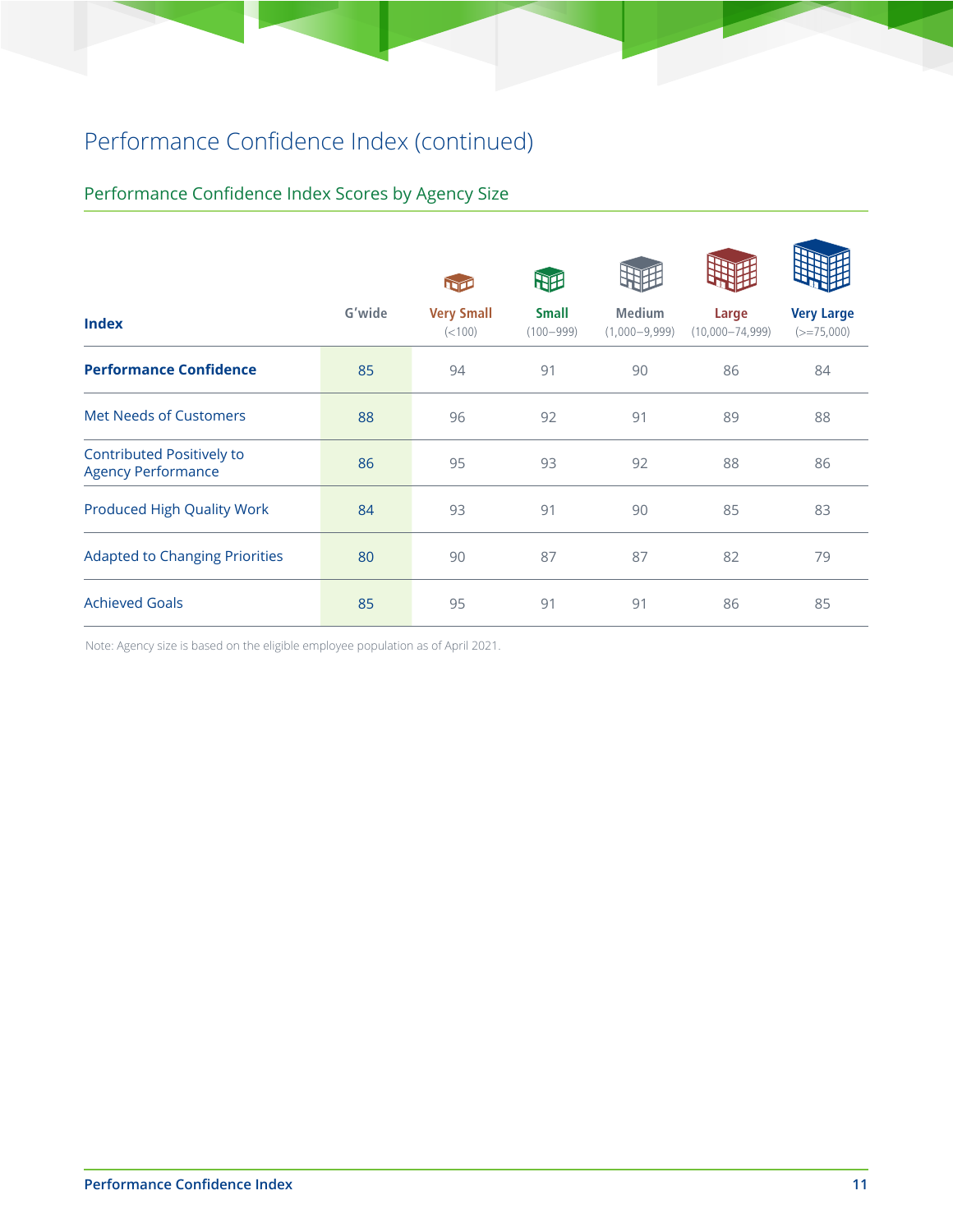# Pandemic and Employee Well-being

Urgent priorities for an effective COVID-19 response included ensuring protection of employees from the threat of illness. Agencies could only continue to accomplish missions during the pandemic to the extent employees were safeguarded. Clear leadership commitment to protecting employee health and safety and distancing efforts through telework have both been essential for achieving continued workforce performance. To assess responses to the pandemic, the OPM FEVS team introduced a measure of leadership commitment to and support of employee health and safety.

### **Highlights: Where and How Federal Employees Work**

This section shows where and how employees worked (e.g., telework, worksite) to meet their job demands and safeguard themselves during the pandemic.

### Telework Status

| 2019 | 2020 | 2021 |                                          |
|------|------|------|------------------------------------------|
| 2%   | 47%  | 36%  |                                          |
| 5%   | 12%  | 11%  | 36%                                      |
| 16%  | 8%   | 10%  | of employees<br>teleworked every         |
| 6%   | 2%   | 3%   | work day compared<br>to 2% who reported  |
| 14%  | 4%   | 9%   | teleworking every<br>work day before the |
| 56%  | 28%  | 31%  | pandemic in 2019.                        |
|      |      |      |                                          |

#### Worksite Presence

| On average, I am physically present at my worksite | 2020 | 2021 |
|----------------------------------------------------|------|------|
| 100% of my work time                               | 17%  | 29%  |
| 75-99% of my work time                             | 14%  | 17%  |
| 50-74% of my work time                             | 8%   | 7%   |
| 24-49% of my work time                             | 7%   | 6%   |
| 1-24% of my work time                              | 24%  | 20%  |
| Not been physically present during the pandemic    | 30%  | 22%  |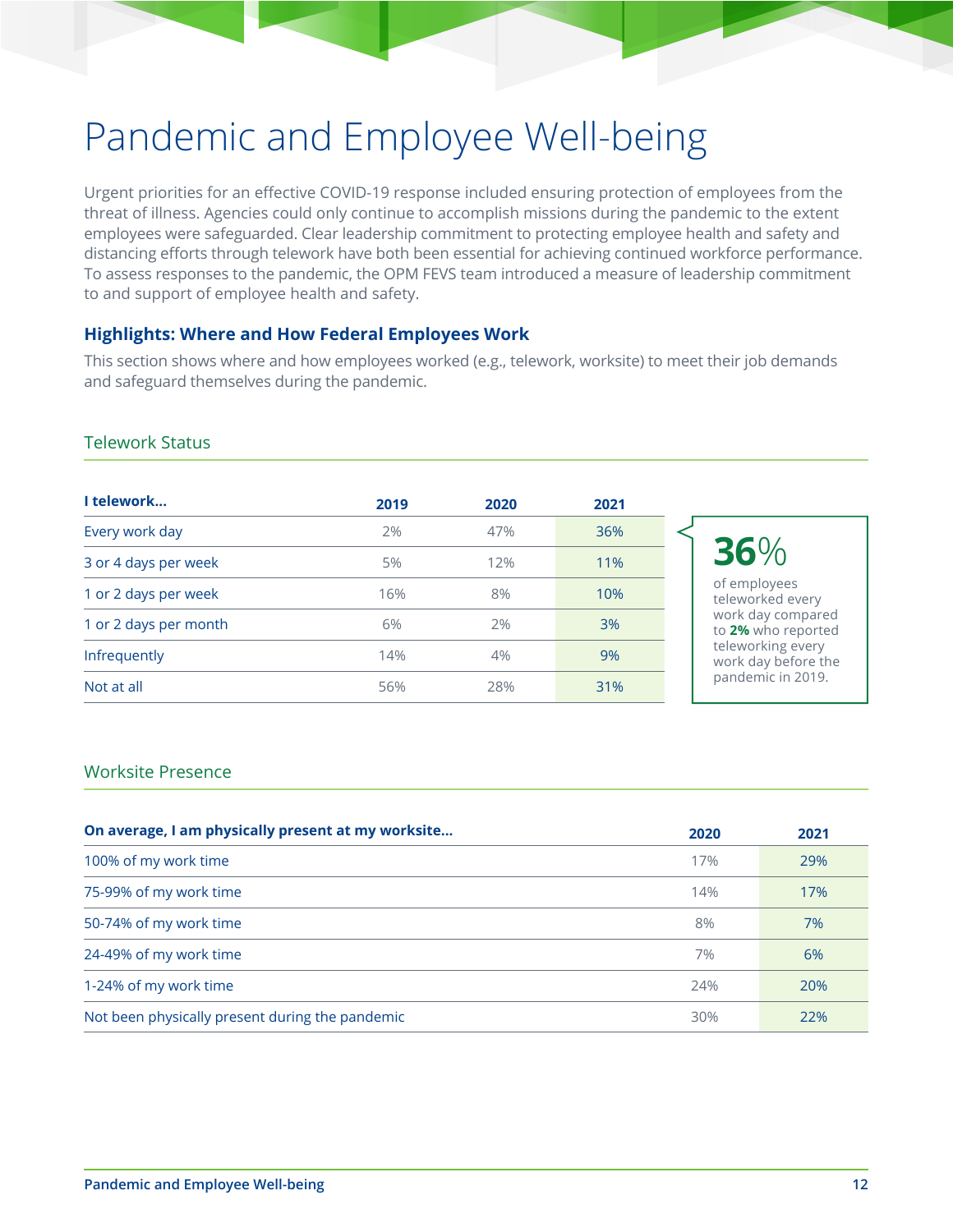## Pandemic and Employee Well-being (continued)

### **Employee Support**

Employee support is defined as the organizational climate established by leadership to support workforce health and safety. Given the importance of leadership practices and policies to achieving employee health, safety and performance, relevant items were included in the 2020 OPM FEVS and retained in 2021. The six-item climate measure assesses leadership and supervisor support of employee health and safety, using a 5-point agreement scale. The figure below shows the percent positive score for the six items.

### Health and Safety Support

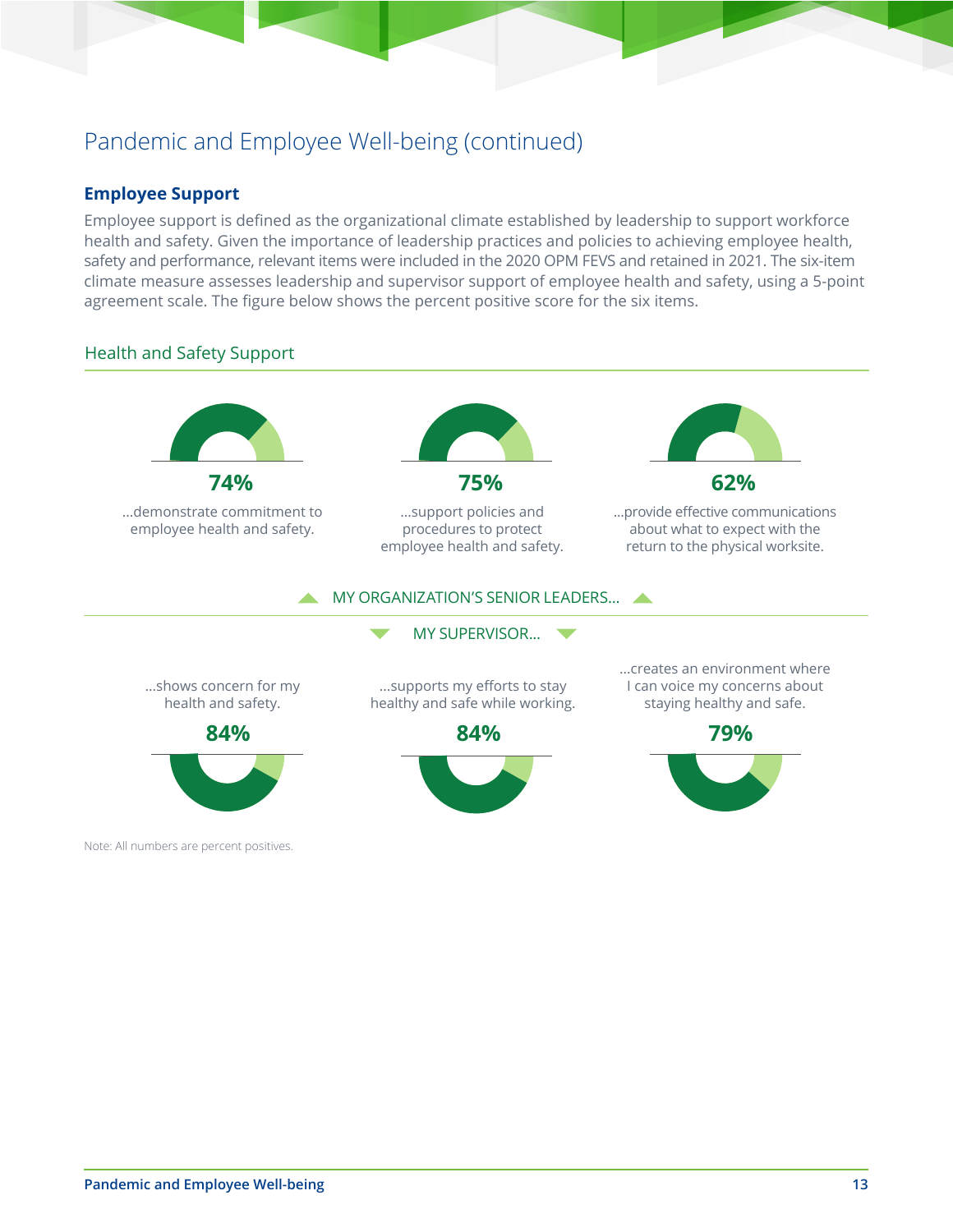# Conclusions

The 2021 OPM FEVS was fielded while the COVID-19 pandemic was still creating major challenges in the workplace and in peoples' lives. During 2021, agencies were at different stages of transitioning back to the physical workplace. Health and safety concerns were continuing and telework changes (impending or being implemented) were underway in many agencies. Despite these challenges and changes, survey results continued to show a resilient Federal workforce.

While the 2020 OPM FEVS scores for Employee Engagement and Global Satisfaction were higher than the current 2021 scores, it's likely that the current scores are reflective of several unique factors. First, the opportunities for telework has declined since the peak of the pandemic. Telework is positively related to higher scores on Employee Engagement and Global Satisfaction and declines in telework could be linked to a decline in these scores. Also different from past years, the survey was fielded very late in the year, and only for five weeks. While canceling the survey for 2021 was discussed, OPM felt it was important to push forward with a survey to continue to collect valuable employee feedback. The very late and shortened timeframe was necessary in order to have a survey at all. Finally, the pandemic was continuing into a second year, beyond what was initially anticipated. The pandemic challenges were taking a toll on all aspects of everyone's life.

These factors are complicated by large scale changes in the workplace context with many agency leaders exploring and implementing hybrid working models (i.e., a mix of working arrangements, including onsite, remote, and schedule flexibilities). Managers and supervisors are learning to manage employees working in alternate and possibly changing locations. Employees are facing a change in how many may have worked, with some transitioning from maximum telework to a mix of telework and onsite work. As agencies develop new hybrid working models and/or transition fully back to the physical workplace, all Federal employees are in a learning mode. Change can be hard and stressful, and a hallmark of 2021 has been frequent and ongoing change.

Moving forward, Federal leadership is taking steps to ensure successful hybrid workplaces and innovative workplace modifications are underway. A focus on metrics from the OPM FEVS, such as the Employee Engagement Index, in the President's Management Agenda, will help focus and guide leadership to achieve successful initiatives. Times are changing. The ways in which managers lead and employees work are changing as well. The Federal Government is on the cutting edge in the implementation of groundbreaking initiatives for managing the Federal workforce in innovative ways to support excellence in the service of the American people.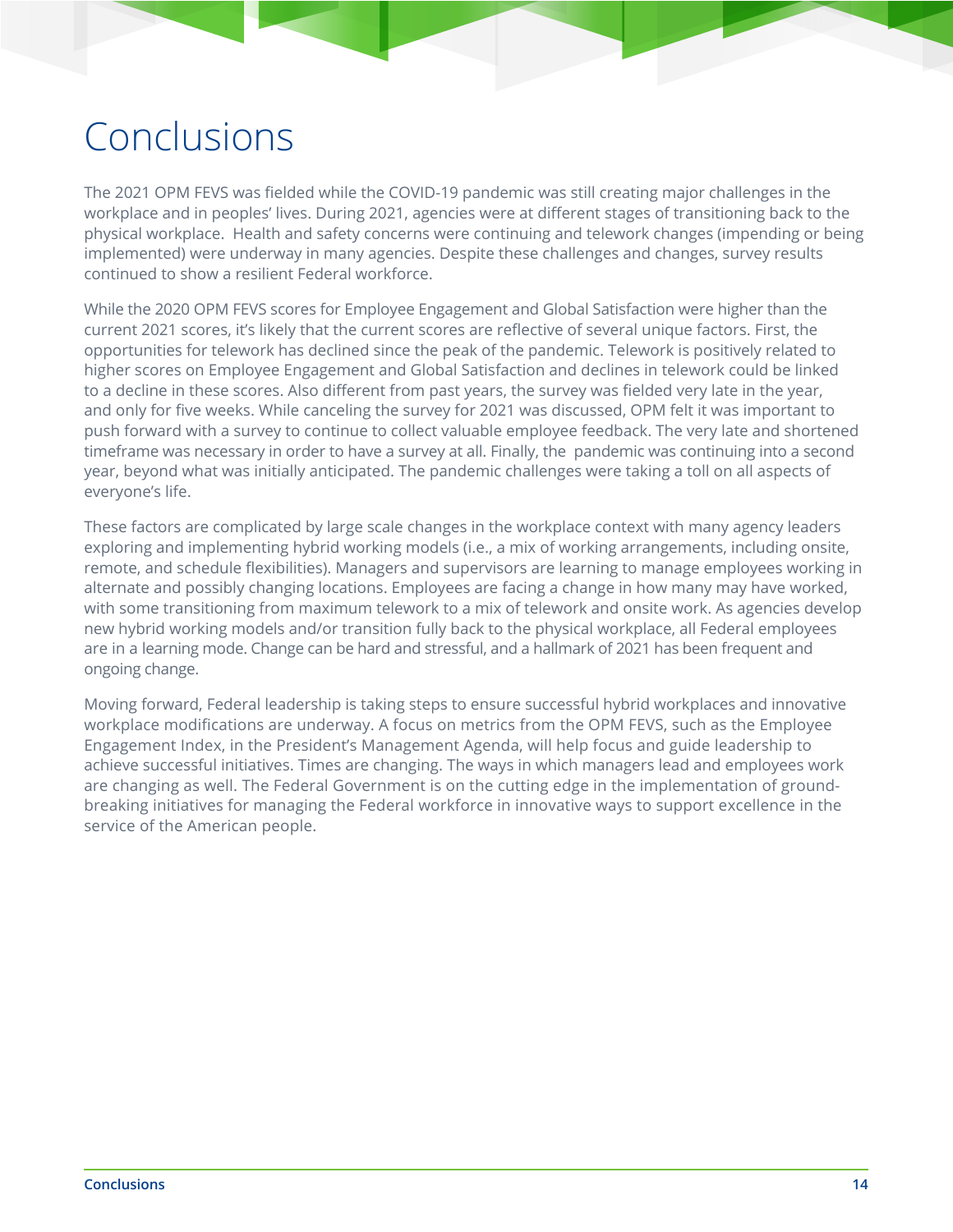# Appendix A: Survey Item Results

### My Work Experience

| <b>Item</b>                                                                                          | 2017 | 2018 | 2019 | 2020 | 2021 |
|------------------------------------------------------------------------------------------------------|------|------|------|------|------|
| ‡1. I am given a real opportunity to improve my skills in my<br>organization.                        | 64   | 66   | 67   | 70   | 68   |
| I feel encouraged to come up with new and better ways of<br>2.<br>doing things.                      | 59   | 61   | 62   | 67   | 64   |
| My work gives me a feeling of personal accomplishment.<br>3.                                         | 72   | 72   | 72   | 75   | 71   |
| I know what is expected of me on the job.<br>4.                                                      | 80   | 80   | 81   | 83   | 81   |
| ‡5. My workload is reasonable.                                                                       | 59   | 59   | 59   | 67   | 62   |
| ‡6. My talents are used well in the workplace.                                                       | 60   | 60   | 61   | 66   | 64   |
| ‡7. I know how my work relates to the agency's goals.                                                | 84   | 85   | 85   | 87   | 85   |
| ‡8. I can disclose a suspected violation of any law, rule or regulation<br>without fear of reprisal. | 64   | 66   | 67   | 68   | 68   |

Notes: Items included on the Annual Employee Survey are noted by a double dagger (‡). Numbers are percent positives.

### My Work Unit

| <b>Item</b>                                                                                                  | 2017 | 2018 | 2019 | 2020 | 2021 |
|--------------------------------------------------------------------------------------------------------------|------|------|------|------|------|
| #9. The people I work with cooperate to get the job done.                                                    | 75   | 76   | 77   | 84   | 83   |
| 10. In my work unit, steps are taken to deal with a poor performer<br>who cannot or will not improve.        | 31   | 32   | 34   | 42   | 42   |
| 11. See Performance Section                                                                                  |      |      |      |      |      |
| #12. In my work unit, differences in performance are recognized in a<br>meaningful way.                      | 36   | 38   | 39   | 51   | 50   |
| ‡13. My work unit has the job-relevant knowledge and skills<br>necessary to accomplish organizational goals. | 71   | 80   | 81   | 82   | 80   |
| 14. Employees in my work unit meet the needs of our customers.                                               |      |      |      | 86   | 88   |
| 15. Employees in my work unit contribute positively to my agency's<br>performance.                           |      |      |      | 88   | 86   |

*(Continued on next page)*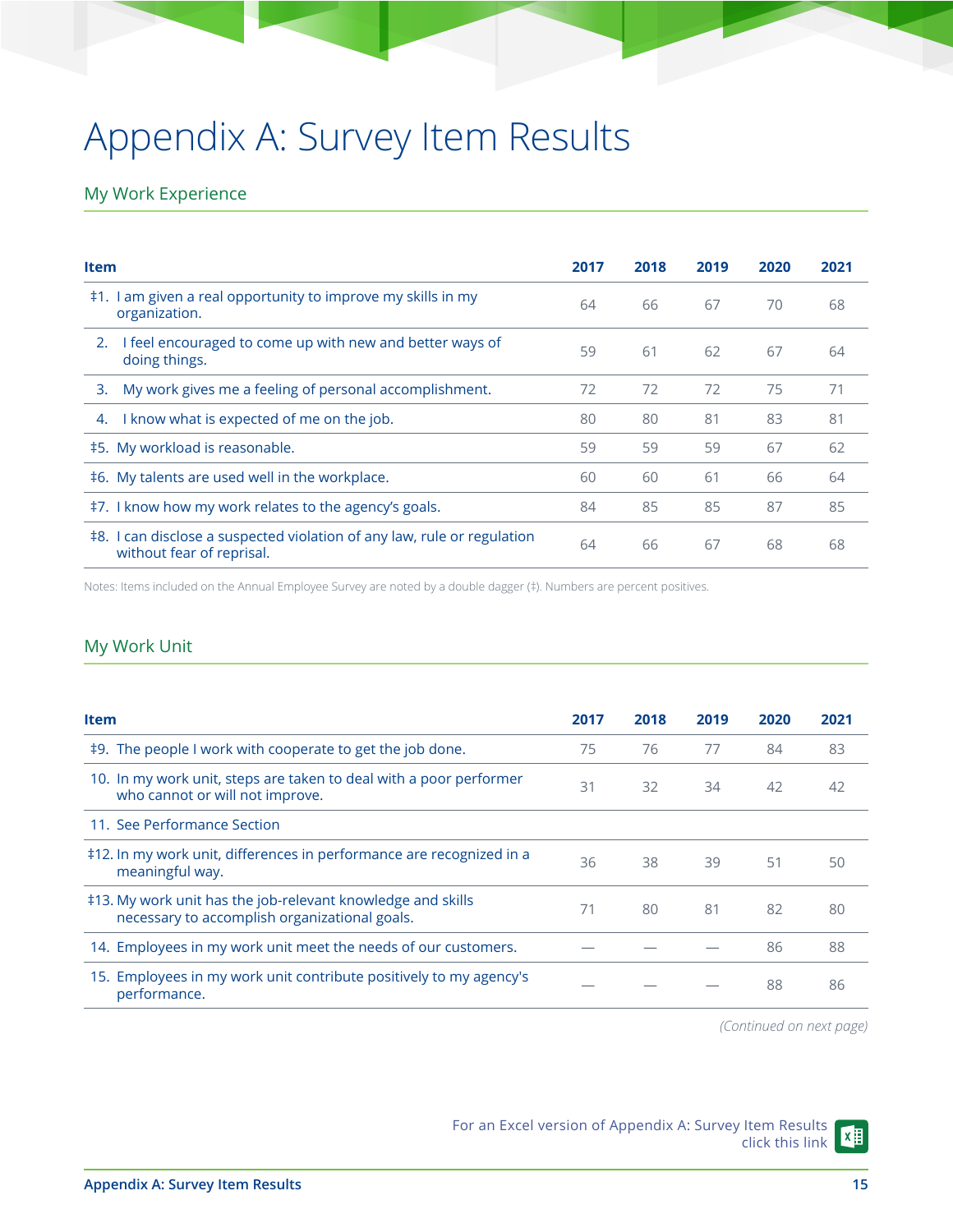### My Work Unit

| <b>Item</b>                                                 | 2017 | 2018 | 2019 | 2020 | 2021 |
|-------------------------------------------------------------|------|------|------|------|------|
| 16. Employees in my work unit produce high-quality work.    |      |      |      | 87   | 84   |
| 17. Employees in my work unit adapt to changing priorities. |      |      |      | 87   | 80   |
| 18. Employees in my work unit successfully collaborate.     |      |      |      | 82   | 76   |
| 19. Employees in my work unit achieve our goals.            |      |      |      | 85   | 85   |

Notes: Items included on the Annual Employee Survey are noted by a double dagger (‡). Numbers are percent positives. "—" indicates that there are no trending results available for the year.

### Performance

| <b>Item</b>                                                     | 2019 | <b>2020</b> |    |
|-----------------------------------------------------------------|------|-------------|----|
| 11. In my work unit poor performers usually:                    |      |             |    |
| Remain in the work unit and improve their performance over time |      | 19          | 18 |
| Remain in the work unit and continue to underperform            | 56   | 49          | 50 |
| Leave the work unit - removed or transferred                    | 8    | 9           |    |
| Leave the work unit - quit                                      |      |             |    |
| There are no poor performers in my work unit                    |      | 21          |    |

Note: The sum of percentages may not add to 100 due to rounding.

### My Agency

| <b>Item</b>                                                                                         | 2017 | 2018 | 2019 | 2020 | 2021 |
|-----------------------------------------------------------------------------------------------------|------|------|------|------|------|
| 20. Employees are recognized for providing high quality products<br>and services.                   | 51   | 53   | 54   | 64   | 63   |
| 21. Employees are protected from health and safety hazards on<br>the job.                           | 77   | 77   | 77   | 77   | 76   |
| 22. My agency is successful at accomplishing its mission.                                           | 76   | 77   | 77   | 81   | 80   |
| ‡23. I recommend my organization as a good place to work.                                           | 66   | 66   | 67   | 71   | 67   |
| ‡24. I believe the results of this survey will be used to make my<br>agency a better place to work. | 42   | 41   | 41   | 43   | 40   |

Notes: Items included on the Annual Employee Survey are noted by a double dagger (‡). Numbers are percent positives.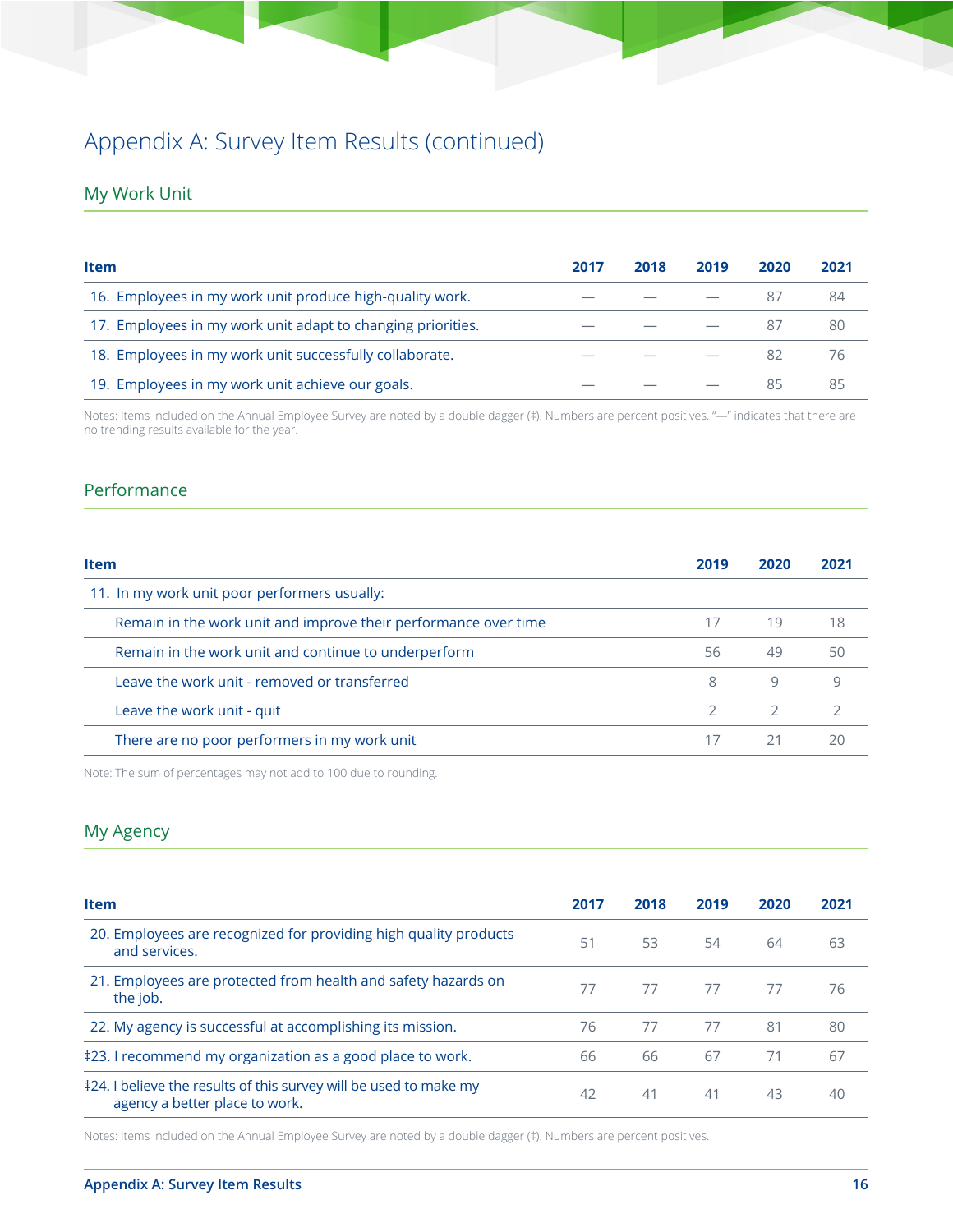## My Supervisor

| <b>Item</b>                                                                                 | 2017 | 2018 | 2019 | 2020 | 2021 |
|---------------------------------------------------------------------------------------------|------|------|------|------|------|
| 25. My supervisor supports my need to balance work and other<br>life issues.                | 80   | 81   | 82   | 85   | 84   |
| 26. My supervisor is committed to a workforce representative of<br>all segments of society. | 70   | 71   | 72   | 79   | 79   |
| 27. Supervisors in my work unit support employee development.                               | 68   | 70   | 71   | 78   | 77   |
| 28. My supervisor listens to what I have to say.                                            | 78   | 79   | 80   | 83   | 82   |
| 29. My supervisor treats me with respect.                                                   | 82   | 84   | 84   | 87   | 86   |
| 30. I have trust and confidence in my supervisor.                                           | 69   | 71   | 72   | 76   | 76   |
| 31. Overall, how good a job do you feel is being done by your<br>immediate supervisor?      | 72   | 73   | 74   | 78   | 78   |

Note: Numbers are percent positives.

### My Leadership

| <b>Item</b>                                                                                                              | 2017 | 2018 | 2019 | 2020 | 2021 |
|--------------------------------------------------------------------------------------------------------------------------|------|------|------|------|------|
| 32. In my organization, senior leaders generate high levels of<br>motivation and commitment in the workforce.            | 43   | 44   | 45   | 51   | 49   |
| 33. My organization's senior leaders maintain high standards of<br>honesty and integrity.                                | 54   | 55   | 56   | 61   | 60   |
| ‡34. Managers communicate the goals of the organization.                                                                 | 62   | 64   | 65   | 68   | 66   |
| 35. Managers promote communication among different work units<br>(for example, about projects, goals, needed resources). | 55   | 56   | 58   | 60   | 59   |
| 36. Overall, how good a job do you feel is being done by the<br>manager directly above your immediate supervisor?        | 60   | 61   | 63   | 67   | 66   |
| 37. I have a high level of respect for my organization's senior<br>leaders.                                              | 56   | 56   | 57   | 62   | 60   |
| 38. Senior leaders demonstrate support for Work-Life programs.                                                           | 57   | 58   | 59   | 64   | 60   |

Notes: Items included on the Annual Employee Survey are noted by a double dagger (‡). Numbers are percent positives.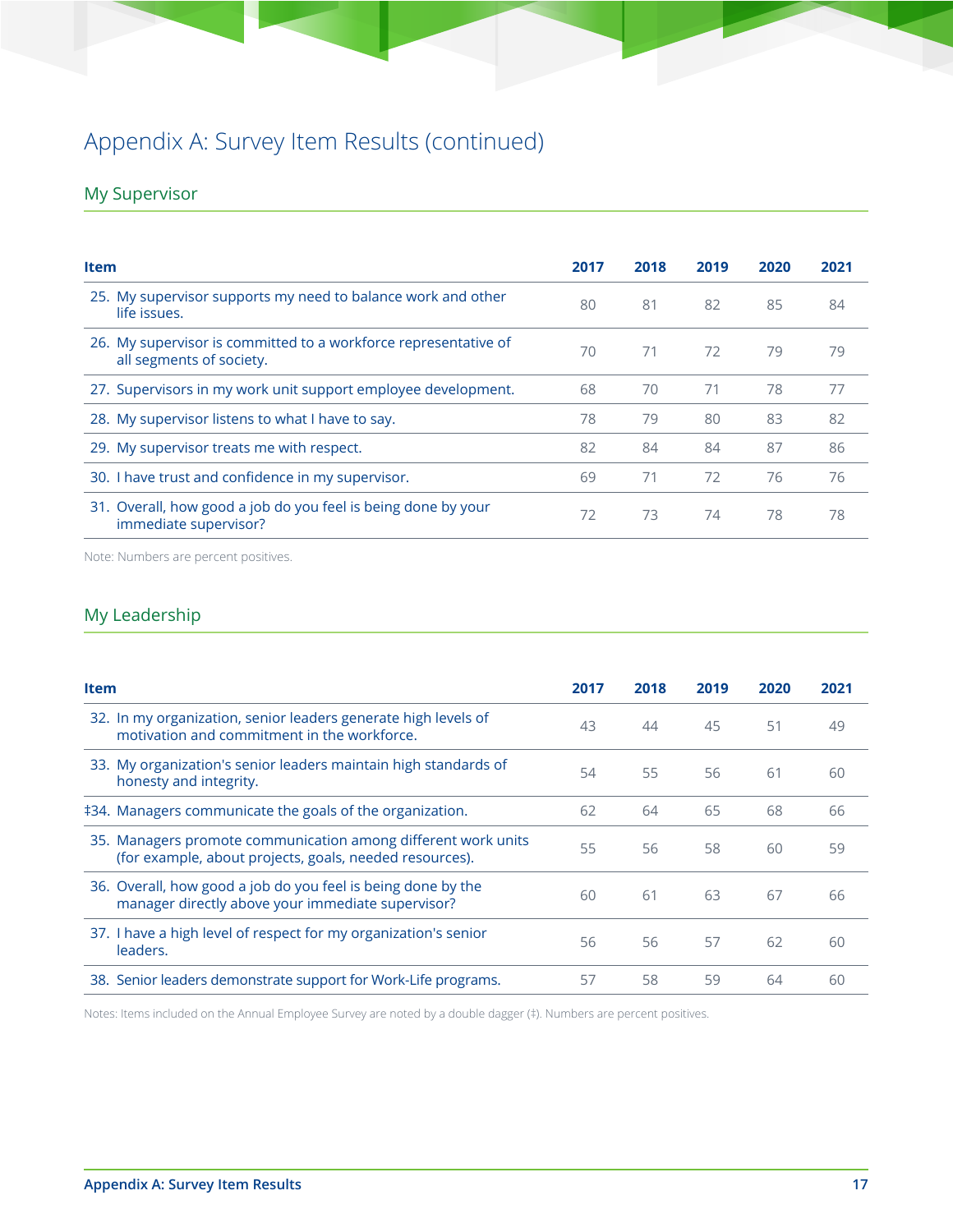## My Satisfaction

| <b>Item</b>                                                                                                             | 2017 | 2018 | 2019 | 2020 | 2021 |
|-------------------------------------------------------------------------------------------------------------------------|------|------|------|------|------|
| ‡39. How satisfied are you with your involvement in decisions that<br>affect your work?                                 | 53   | 54   | 55   | 58   | 56   |
| ‡40. How satisfied are you with the information you receive from<br>management on what's going on in your organization? | 50   | 51   | 52   | 58   | 55   |
| ‡41. How satisfied are you with the recognition you receive for<br>doing a good job?                                    | 50   | 52   | 53   | 59   | 57   |
| ‡42. Considering everything, how satisfied are you with your job?                                                       | 68   | 68   | 69   | 72   | 67   |
| 43. Considering everything, how satisfied are you with your pay?                                                        | 61   | 63   | 63   | 67   | 61   |
| ‡44. Considering everything, how satisfied are you with your<br>organization?                                           | 60   | 60   | 61   | 66   | 61   |

Notes: Items included on the Annual Employee Survey are noted by a double dagger (‡). Numbers are percent positives.

### Worksite Presence

| <b>Item</b>                                                                                                                                                                                                                  | 2020 | 2021 |
|------------------------------------------------------------------------------------------------------------------------------------------------------------------------------------------------------------------------------|------|------|
| 45. Since the last OPM FEVS (September and October 2020), on average what percentage<br>of your work time have you been physically present at your agency worksite<br>(including headquarters, bureau, field offices, etc.)? |      |      |
| 100% of my work time                                                                                                                                                                                                         | 17   | 29   |
| At least 75% but less than 100%                                                                                                                                                                                              | 14   | 17   |
| At least 50% but less than 75%                                                                                                                                                                                               | 8    |      |
| At least 25% but less than 50%                                                                                                                                                                                               | 7    | 6    |
| Less than 25%                                                                                                                                                                                                                | 74   | 20   |
| I have not been physically present at my agency worksite during the pandemic                                                                                                                                                 | 30   | 22   |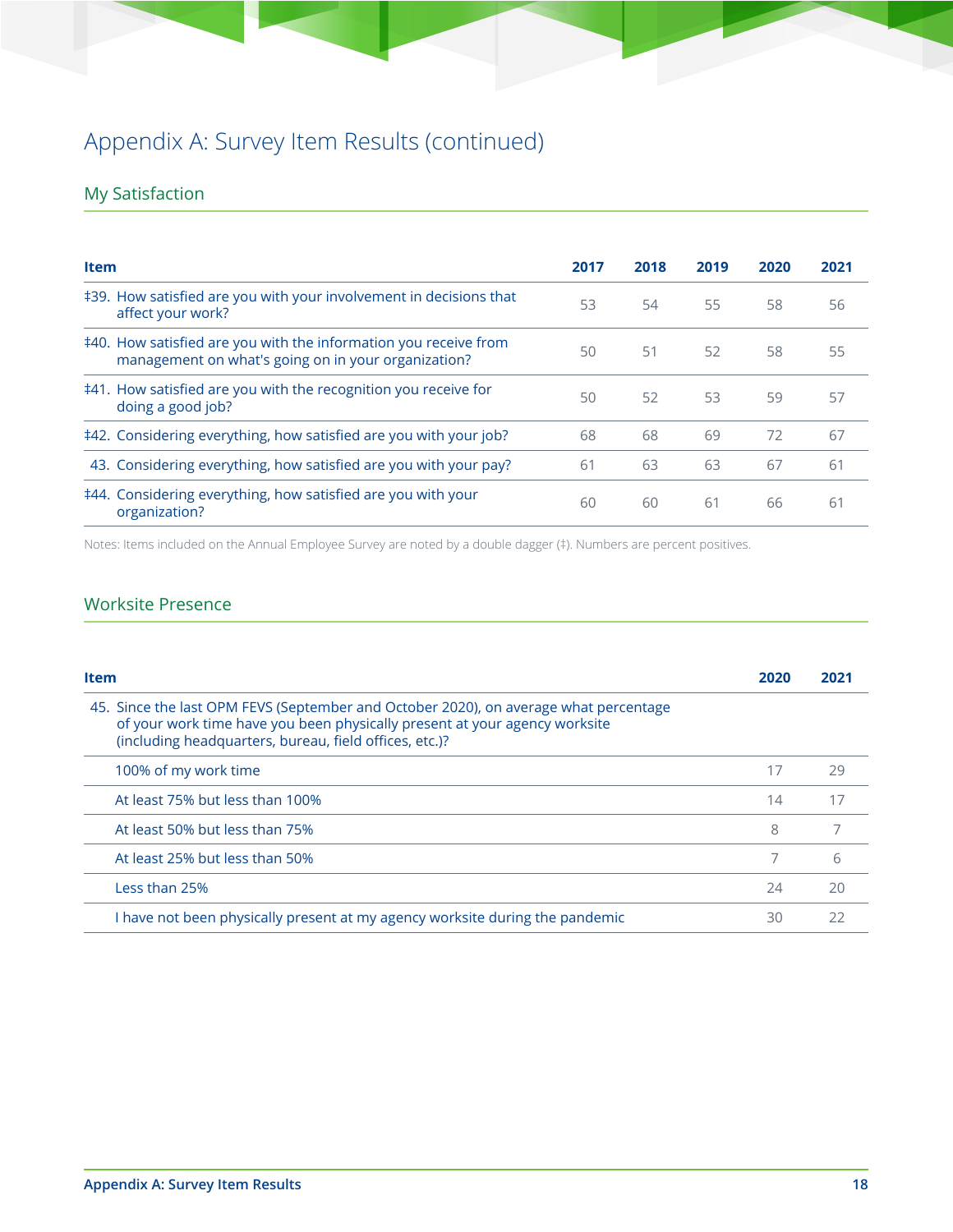### Telework Status

| <b>Item</b>                                                                                                                                                     | 2018           | 2019           | 2020          | 2021 |
|-----------------------------------------------------------------------------------------------------------------------------------------------------------------|----------------|----------------|---------------|------|
| 46. Please select the response that BEST describes your current teleworking<br>schedule.                                                                        |                |                |               |      |
| I telework every work day                                                                                                                                       | $\overline{2}$ | $\overline{2}$ | 47            | 36   |
| I telework 3 or 4 days per week                                                                                                                                 | 5              | 5              | 12            | 11   |
| I telework 1 or 2 days per week                                                                                                                                 | 15             | 16             | 8             | 10   |
| I telework, but only about 1 or 2 days per month                                                                                                                | 6              | 6              | 2             | 3    |
| I telework very infrequently, on an unscheduled or short-term basis                                                                                             | 15             | 14             | 4             | 9    |
| I do not telework because I have to be physically present on the job<br>(e.g., law enforcement officers, TSA agent, border patrol agent, security<br>personnel) | 29             | 27             | 18            | 20   |
| I do not telework because of technical issues (e.g., connectivity,<br>inadequate equipment) that prevent me from teleworking                                    | 4              | $\overline{4}$ | $\mathcal{L}$ |      |
| I do not telework because I did not receive approval to do so, even though<br>I have the kind of job where I can telework                                       | 13             | 13             | 4             | 6    |
| I do not telework because I choose not to telework                                                                                                              | 12             | 12             | 4             | 4    |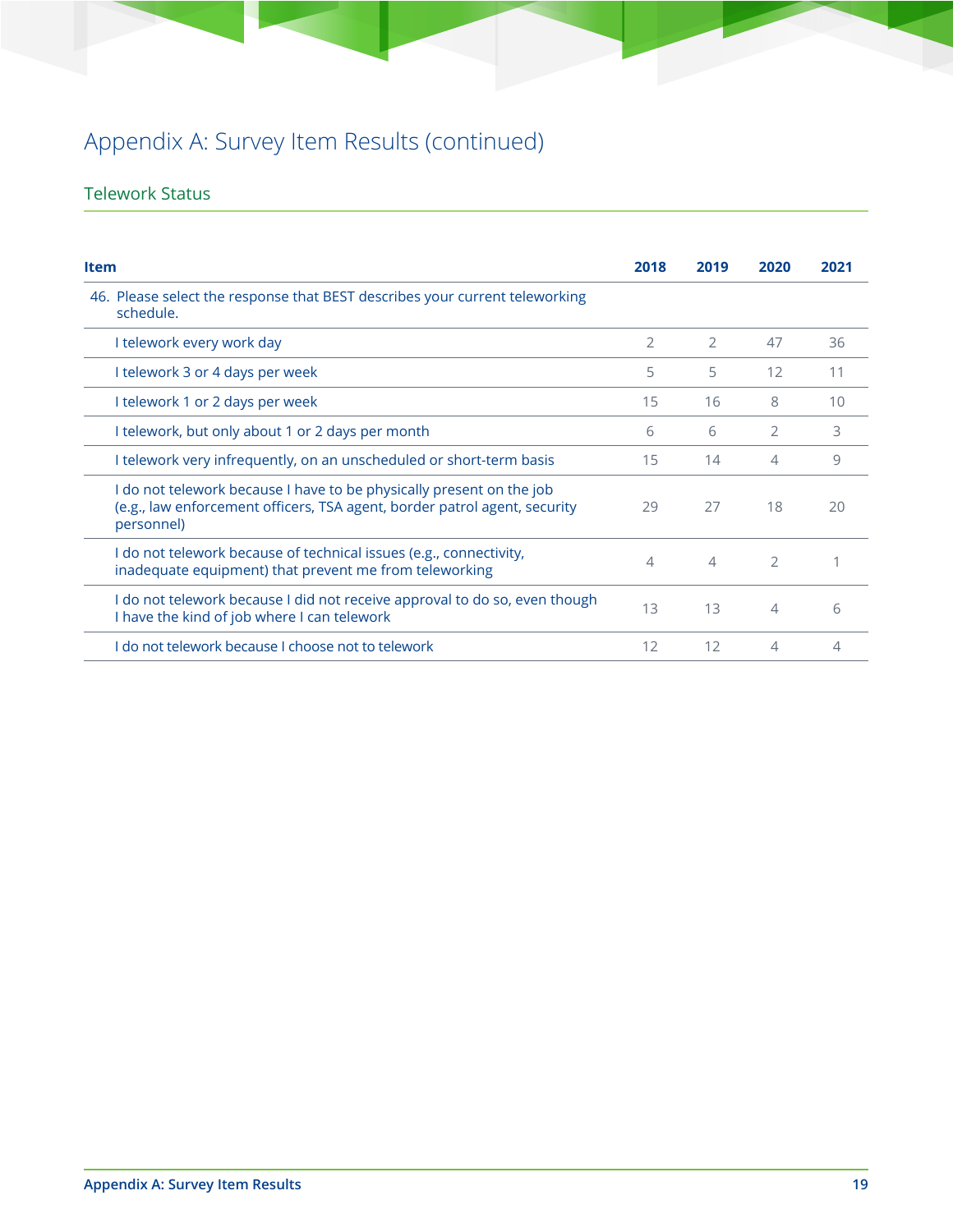## Pandemic Employee Supports

|                                                                                                             |                                            | 2020                                     |                                      |                                            | 2021                                     |                                |
|-------------------------------------------------------------------------------------------------------------|--------------------------------------------|------------------------------------------|--------------------------------------|--------------------------------------------|------------------------------------------|--------------------------------|
| <b>Item</b>                                                                                                 | <b>Needed</b><br>and<br>available<br>to me | Needed,<br>but not<br>available<br>to me | <b>Not</b><br>needed<br>by me<br>now | <b>Needed</b><br>and<br>available<br>to me | Needed,<br>but not<br>available<br>to me | Not.<br>needed<br>by me<br>now |
| 47. How has your organization supported<br>your well-being needs during the<br>COVID-19 pandemic?           |                                            |                                          |                                      |                                            |                                          |                                |
| <b>Expanded telework</b>                                                                                    | 65                                         | 9                                        | 26                                   | 59                                         | 13                                       | 28                             |
| Expanded work schedule flexibilities                                                                        | 51                                         | 11                                       | 39                                   | 56                                         | 16                                       | 28                             |
| <b>Expanded leave policies</b>                                                                              | 31                                         | 11                                       | 57                                   | 44                                         | 13                                       | 43                             |
| Clear guidance on COVID-19 vaccination<br>protocols                                                         |                                            |                                          |                                      | 68                                         | 14                                       | 18                             |
| Appropriate physical health resources<br>(e.g., access to COVID-19 testing) at my<br>agency worksite        |                                            |                                          |                                      | 38                                         | 20                                       | 42                             |
| Timely communication about possible<br>COVID-19 exposure at my agency worksite                              | 54                                         | 19                                       | 27                                   | 57                                         | 19                                       | 24                             |
| Social distancing in my agency worksite                                                                     | 57                                         | 9                                        | 34                                   | 56                                         | 11                                       | 32                             |
| Encouraged use of personal protective<br>equipment (PPE) or other safety equipment<br>in my agency worksite | 64                                         | 5                                        | 30                                   | 65                                         | 6                                        | 29                             |
| Cleaning and sanitizing performed regularly<br>in my agency worksite to reduce risk of<br>COVID-19 illness  |                                            |                                          |                                      | 58                                         | 13                                       | 29                             |
| A well-ventilated worksite                                                                                  |                                            |                                          |                                      | 52                                         | 20                                       | 28                             |
| Clear guidance on quarantine requirements<br>after any COVID-19 exposure                                    |                                            |                                          |                                      | 58                                         | 16                                       | 26                             |

Notes: The sum of percentages may not add to 100 due to rounding. "—" indicates that there are no trending results available for the year.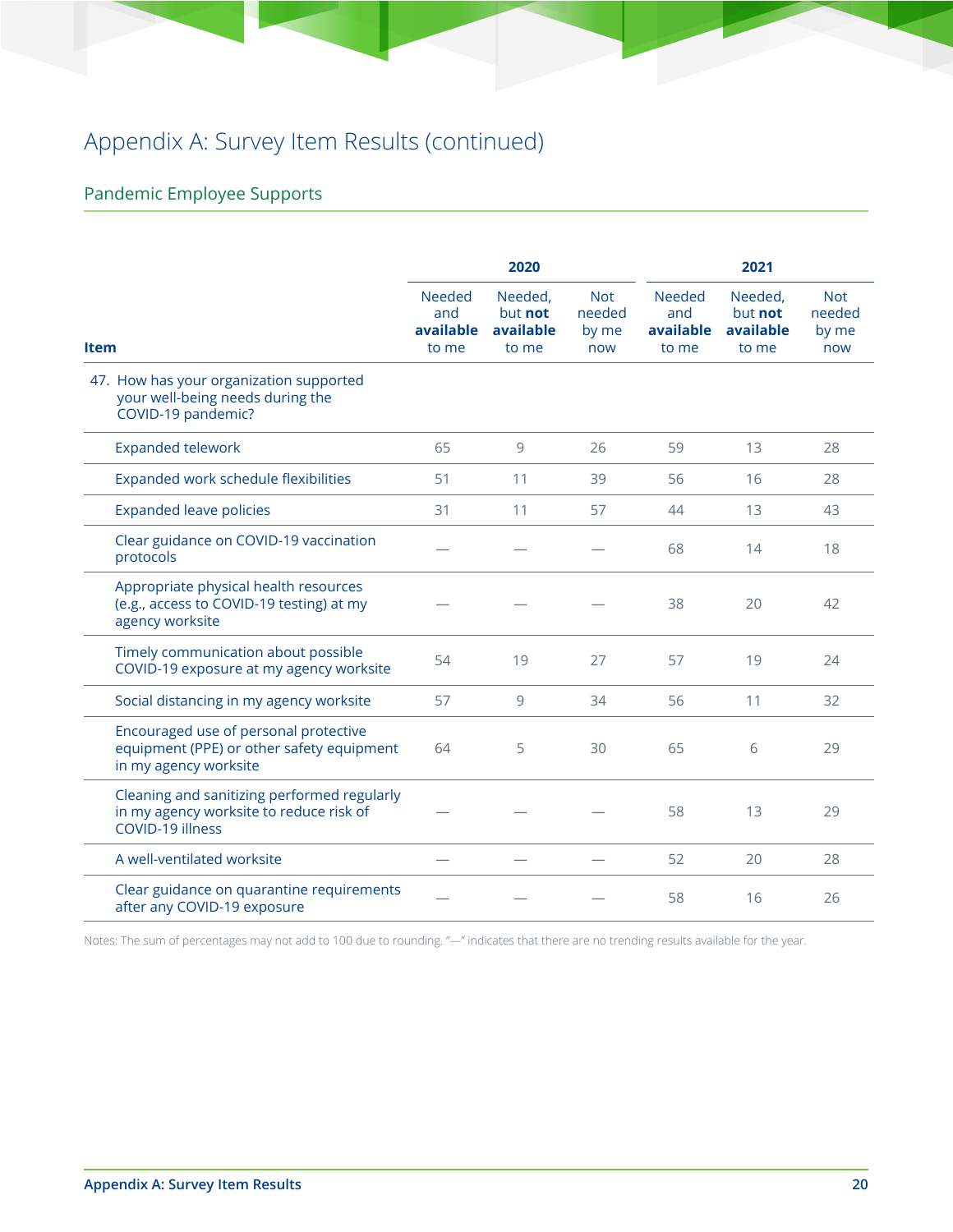## Health and Safety

| <b>Item</b>                                                                                                                                    | 2020 | 2021 |
|------------------------------------------------------------------------------------------------------------------------------------------------|------|------|
| 48. My organization's senior leaders demonstrate commitment to employee health and safety.                                                     | 81   | 74   |
| 49. My organization's senior leaders support policies and procedures to protect employee health<br>and safety.                                 | 82   | 75   |
| 50. My organization's senior leaders provide effective communications about what to expect with<br>the return to the physical worksite.        |      | 62   |
| 51. My supervisor shows concern for my health and safety.                                                                                      | 84   | 84   |
| 52. My supervisor supports my efforts to stay healthy and safe while working.                                                                  | 85   | 84   |
| 53. My supervisor creates an environment where I can voice my concerns about staying healthy<br>and safe.                                      | 80   | 79   |
| 54. See Pandemic Type Work                                                                                                                     |      |      |
| 55. My agency's leadership updates employees about return to the worksite planning.                                                            |      | 65   |
| 56. In plans to return more employees to the worksite, my organization has made employee<br>safety a top priority.                             |      | 62   |
| 57. Based on my organization's handling of the COVID-19 pandemic, I believe my organization will<br>respond effectively to future emergencies. | 73   | 65   |

Note: "—" indicates that there are no trending results available for the year.

## Pandemic Type Work

| <b>Item</b>                                                                                                                                    | 2020 | 2021 |
|------------------------------------------------------------------------------------------------------------------------------------------------|------|------|
| 54. Does the type of work you do require you to be physically present at a worksite<br>(e.g., border patrol agent, TSA agent, meat inspector)? |      |      |
| Yes                                                                                                                                            | 27   | コフ   |
| <b>No</b>                                                                                                                                      | 62   | 59   |
| Other                                                                                                                                          | 1 Ω  |      |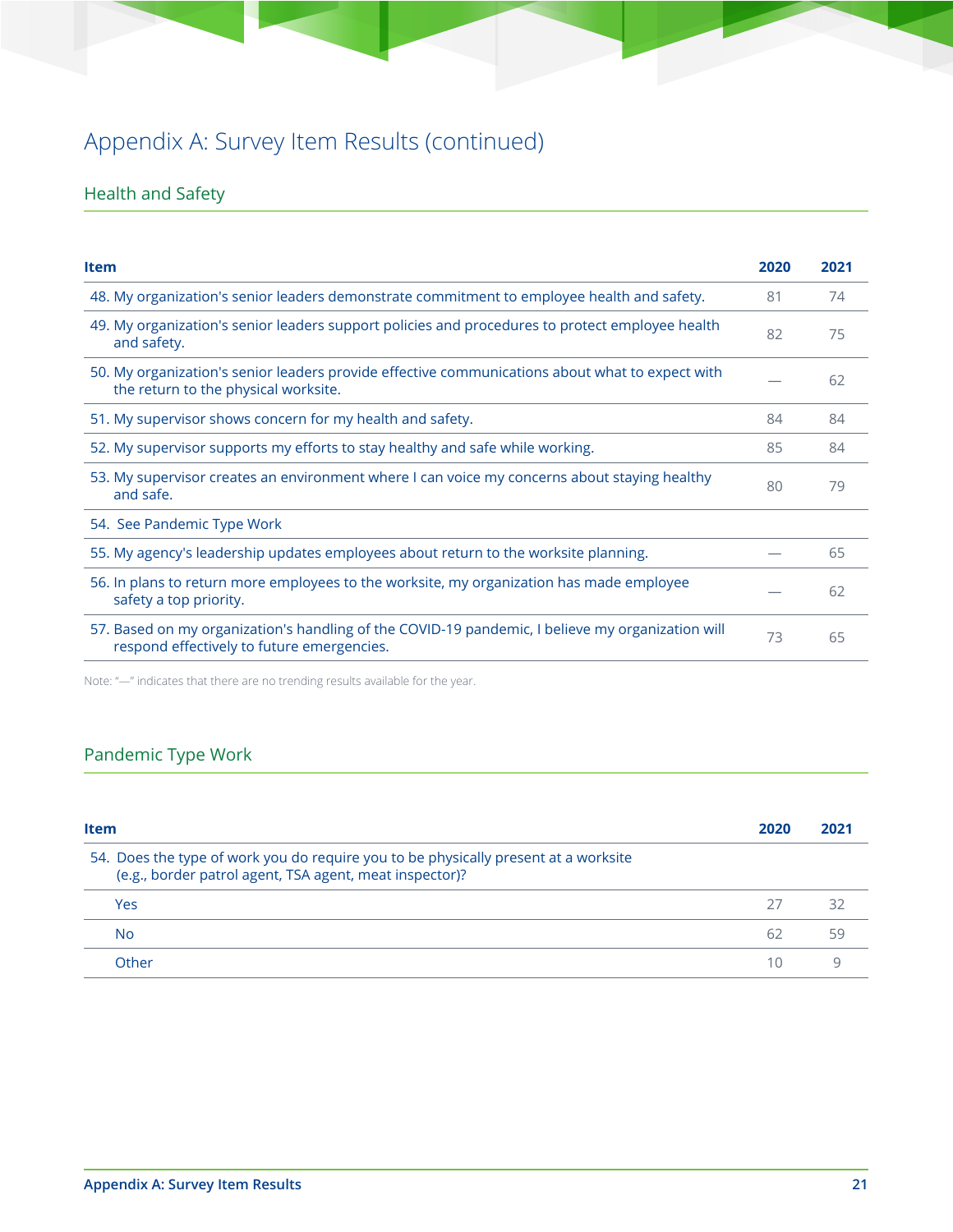# Appendix B: Respondent Characteristics

### Employment Demographics

| <b>Item</b>                                          | <b>Number</b> | 2021<br><b>Responded Percentages</b> |
|------------------------------------------------------|---------------|--------------------------------------|
| Where do you work?                                   |               |                                      |
| Headquarters                                         | 90,437        | 33%                                  |
| Field                                                | 113,090       | 41%                                  |
| Full-time telework (e.g., home office, telecenter)   | 69,488        | 25%                                  |
| What is your supervisory status?                     |               |                                      |
| Senior Leader                                        | 6,631         | 2%                                   |
| Manager                                              | 25,019        | 9%                                   |
| Supervisor                                           | 46,602        | 17%                                  |
| <b>Team Leader</b>                                   | 33,260        | 12%                                  |
| Non-Supervisor                                       | 162,545       | 59%                                  |
| What is your pay category/grade?                     |               |                                      |
| <b>Federal Wage System</b>                           | 6,836         | 2%                                   |
| GS 1-6                                               | 8,292         | 3%                                   |
| GS 7-12                                              | 99,840        | 36%                                  |
| GS 13-15                                             | 133,436       | 49%                                  |
| <b>Senior Executive Service</b>                      | 4,440         | 2%                                   |
| Senior Level (SL) or Scientific or Professional (ST) | 1,132         | $< 1\%$                              |
| Other                                                | 19,751        | 7%                                   |
| What is your US military service status?             |               |                                      |
| No Prior Military Service                            | 195,687       | 72%                                  |
| <b>Currently in National Guard or Reserves</b>       | 4,036         | $1\%$                                |
| <b>Retired</b>                                       | 35,298        | 13%                                  |
| Separated or Discharged                              | 38,276        | 14%                                  |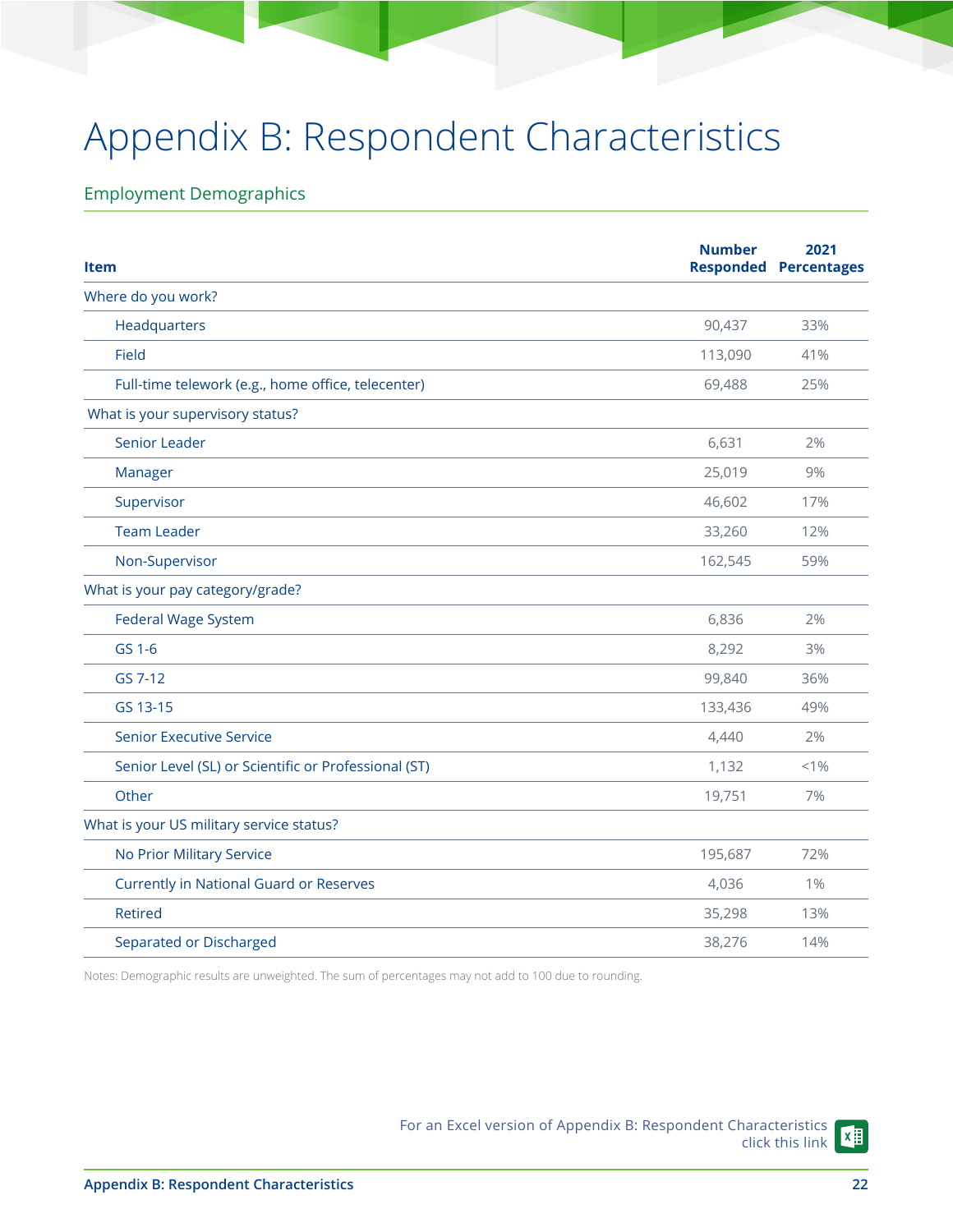| <b>Item</b>                                                                                                                                  | <b>Number</b> | 2021<br><b>Responded Percentages</b> |
|----------------------------------------------------------------------------------------------------------------------------------------------|---------------|--------------------------------------|
| Are you:                                                                                                                                     |               |                                      |
| The spouse of a current active duty service member of the U.S. Armed Forces                                                                  | 3,132         | $1\%$                                |
| The spouse of a service member who retired or separated from active duty in the U.S.<br>Armed Forces with a disability rating of 100 percent | 5,260         | 2%                                   |
| The widow(er) of a service member killed while on active duty in the U.S. Armed Forces                                                       | 145           | $< 1\%$                              |
| None of the categories listed                                                                                                                | 265,067       | 97%                                  |
| If the response to the previous question on if you are a military spouse was "None of the categories listed," this item was skipped.         |               |                                      |
| Have you been hired under the Military Spouse Non-Competitive Hiring Authority?                                                              |               |                                      |
| <b>Yes</b>                                                                                                                                   | 1,108         | 13%                                  |
| <b>No</b>                                                                                                                                    | 7,367         | 87%                                  |
| How long have you been with the Federal Government (excluding military service)?                                                             |               |                                      |
| Less than 1 year                                                                                                                             | 4,332         | 2%                                   |
| 1 to 3 years                                                                                                                                 | 31,791        | 12%                                  |
| 4 to 5 years                                                                                                                                 | 19,609        | 7%                                   |
| 6 to 10 years                                                                                                                                | 42,193        | 15%                                  |
| 11 to 14 years                                                                                                                               | 53,345        | 20%                                  |
| 15 to 20 years                                                                                                                               | 47,925        | 18%                                  |
| More than 20 years                                                                                                                           | 74,306        | 27%                                  |
| How long have you been with your current agency (for example, Department of Justice,<br><b>Environmental Protection Agency)?</b>             |               |                                      |
| Less than 1 year                                                                                                                             | 8,790         | 3%                                   |
| 1 to 3 years                                                                                                                                 | 50,377        | 18%                                  |
| 4 to 5 years                                                                                                                                 | 25,498        | 9%                                   |
| 6 to 10 years                                                                                                                                | 46,412        | 17%                                  |
| 11 to 14 years                                                                                                                               | 48,441        | 18%                                  |
| 15 to 20 years                                                                                                                               | 40,285        | 15%                                  |
| More than 20 years                                                                                                                           | 53,911        | 20%                                  |
|                                                                                                                                              |               |                                      |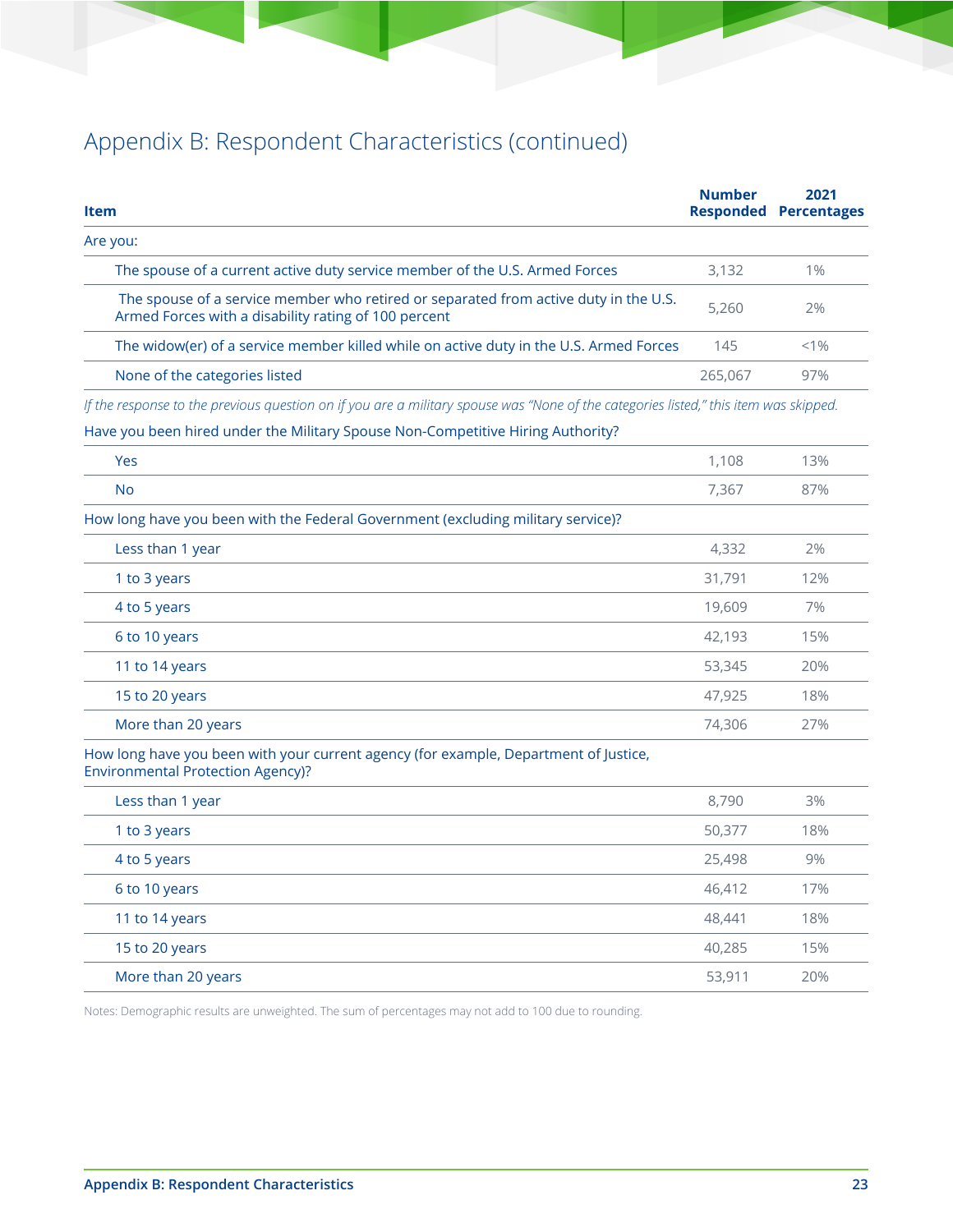### Intent to Leave

| <b>Item</b>                                                                         | <b>Number</b> | 2021<br><b>Responded Percentages</b> |
|-------------------------------------------------------------------------------------|---------------|--------------------------------------|
| Are you considering leaving your organization within the next year, and if so, why? |               |                                      |
| No.                                                                                 | 180,231       | 66%                                  |
| Yes, to retire                                                                      | 19,633        | 7%                                   |
| Yes, to take another job within the Federal Government                              | 43,441        | 16%                                  |
| Yes, to take another job outside the Federal Government                             | 12,940        | 5%                                   |
| Yes, other                                                                          | 17.064        | 6%                                   |

Notes: Demographic results are unweighted. The sum of percentages may not add to 100 due to rounding.

### Retirement Plans

| <b>Item</b>              | <b>Number</b> | 2021<br><b>Responded Percentages</b> |
|--------------------------|---------------|--------------------------------------|
| I am planning to retire: |               |                                      |
| Less than 1 year         | 10,202        | 4%                                   |
| 1 year                   | 8,164         | 3%                                   |
| 2 years                  | 14,735        | 5%                                   |
| 3 years                  | 15,226        | 6%                                   |
| 4 years                  | 10,021        | 4%                                   |
| 5 years                  | 21,075        | 8%                                   |
| More than 5 years        | 192,456       | 71%                                  |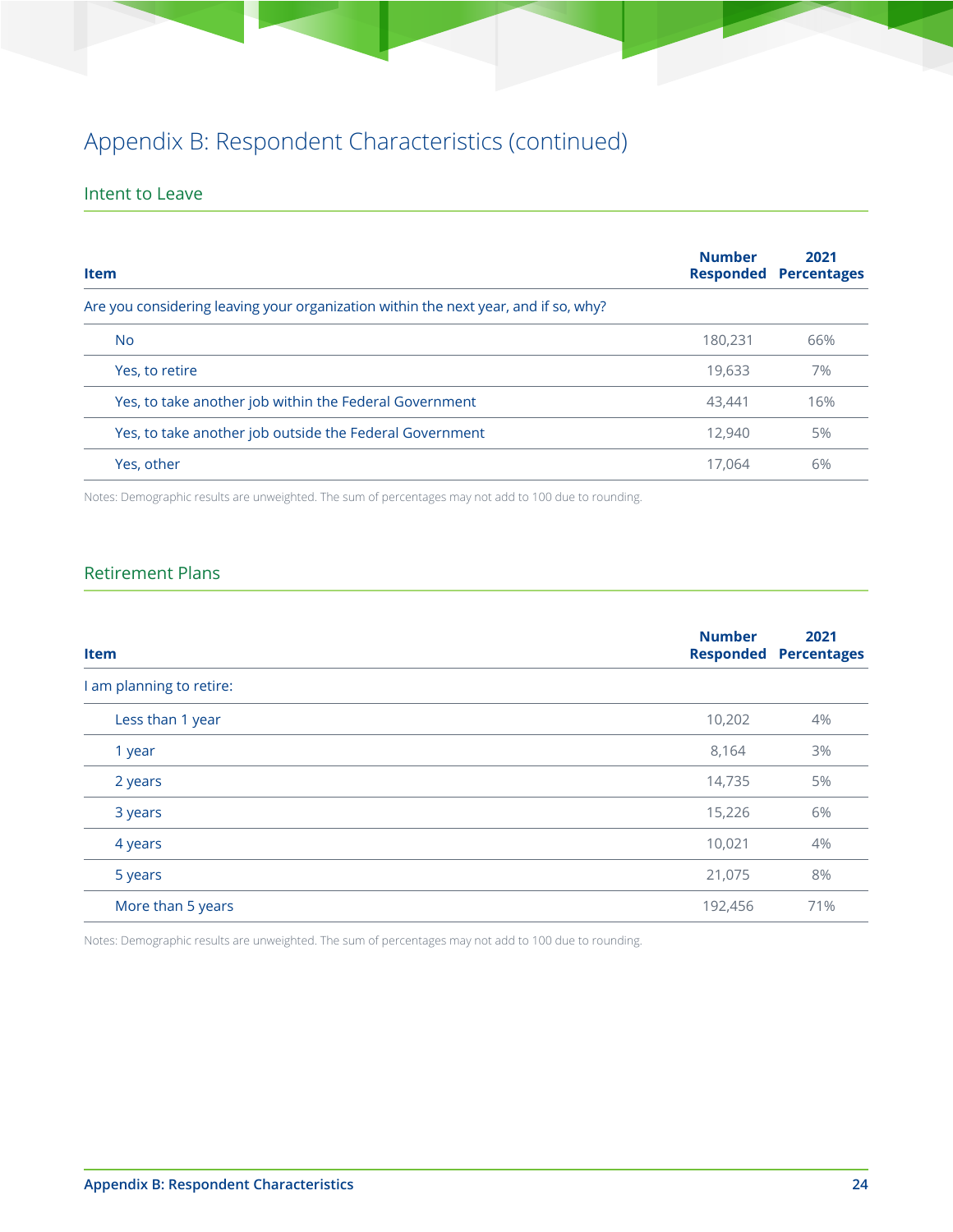## Personal Demographics

| <b>Item</b>                                     | <b>Number</b> | 2021<br><b>Responded Percentages</b> |
|-------------------------------------------------|---------------|--------------------------------------|
| Are you of Hispanic, Latino, or Spanish origin? |               |                                      |
| Yes                                             | 24,885        | 9%                                   |
| <b>No</b>                                       | 240,446       | 91%                                  |
| Are you:                                        |               |                                      |
| American Indian or Alaska Native                | 4,317         | 2%                                   |
| Asian                                           | 14,298        | 6%                                   |
| <b>Black or African American</b>                | 36,735        | 14%                                  |
| Native Hawaiian or Other Pacific Islander       | 1,360         | 1%                                   |
| White                                           | 188,720       | 73%                                  |
| Two or more races                               | 11,924        | 5%                                   |
| <b>Minority Status</b>                          |               |                                      |
| Minority                                        | 88,036        | 34%                                  |
| <b>Non Minority</b>                             | 171,839       | 66%                                  |
| What is your age group?                         |               |                                      |
| 25 years and under                              | 3,041         | 1%                                   |
| 26-29 years old                                 | 7,329         | 3%                                   |
| 30-39 years old                                 | 48,955        | 18%                                  |
| 40-49 years old                                 | 72,235        | 27%                                  |
| 50-59 years old                                 | 88,992        | 34%                                  |
| 60 years or older                               | 44,952        | 17%                                  |
| Generation                                      |               |                                      |
| Traditionalists (born 1945 or earlier)          | 897           | $< 1\%$                              |
| Baby Boomers (born 1946 to 1964)                | 80,732        | 28%                                  |
| Generation X (born 1965 to 1980)                | 139,391       | 48%                                  |
| Generation Y (born 1981 to 1996)                | 69,648        | 24%                                  |
| Generation Z (born 1997 or later)               | 1,851         | $1\%$                                |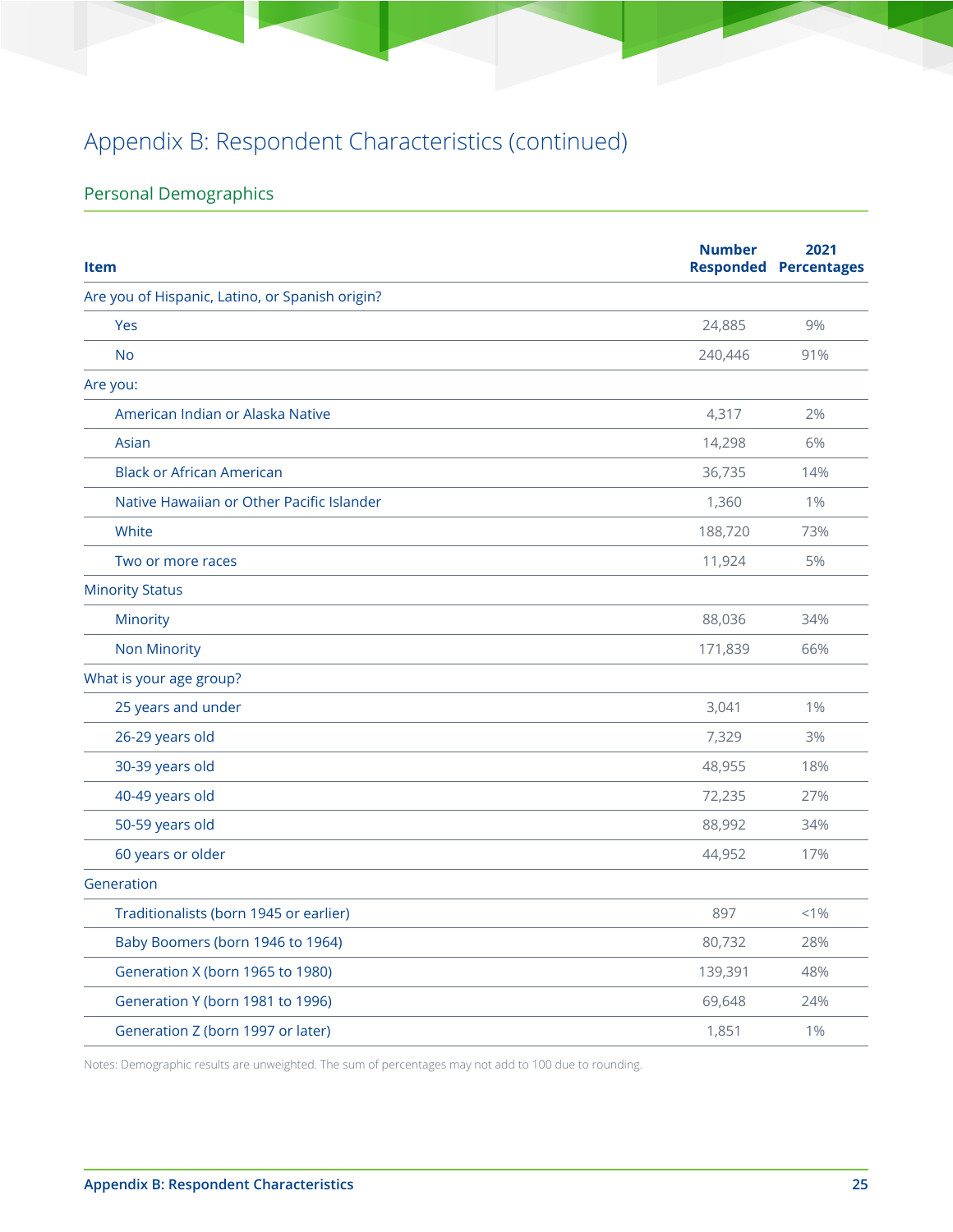| <b>Item</b>                                                          | <b>Number</b> | 2021<br><b>Responded Percentages</b> |
|----------------------------------------------------------------------|---------------|--------------------------------------|
| What is the highest degree or level of education you have completed? |               |                                      |
| Less than High School                                                | 142           | $< 1\%$                              |
| High School Diploma/GED or equivalent                                | 8,471         | 3%                                   |
| <b>Trade or Technical Certificate</b>                                | 4,609         | 2%                                   |
| Some College (no degree)                                             | 28,329        | 11%                                  |
| Associate's Degree (e.g., AA, AS)                                    | 16,686        | 6%                                   |
| Bachelor's Degree (e.g., BA, BS)                                     | 93,180        | 35%                                  |
| Master's Degree (e.g., MA, MS, MBA)                                  | 84,774        | 32%                                  |
| Doctoral/Professional Degree (e.g., Ph.D., MD, JD)                   | 32,876        | 12%                                  |
| Are you an individual with a disability?                             |               |                                      |
| Yes                                                                  | 42,720        | 16%                                  |
| <b>No</b>                                                            | 224,093       | 84%                                  |
| Are you:                                                             |               |                                      |
| Male                                                                 | 140,173       | 53%                                  |
| Female                                                               | 123,868       | 47%                                  |
| Are you transgender?                                                 |               |                                      |
| Yes                                                                  | 935           | $< 1\%$                              |
| <b>No</b>                                                            | 261,130       | 100%                                 |
| Which one of the following do you consider yourself to be?           |               |                                      |
| Straight, that is not gay or lesbian                                 | 242,236       | 94%                                  |
| Gay or Lesbian                                                       | 6,909         | 3%                                   |
| <b>Bisexual</b>                                                      | 4,311         | 2%                                   |
| Something else                                                       | 5,056         | 2%                                   |